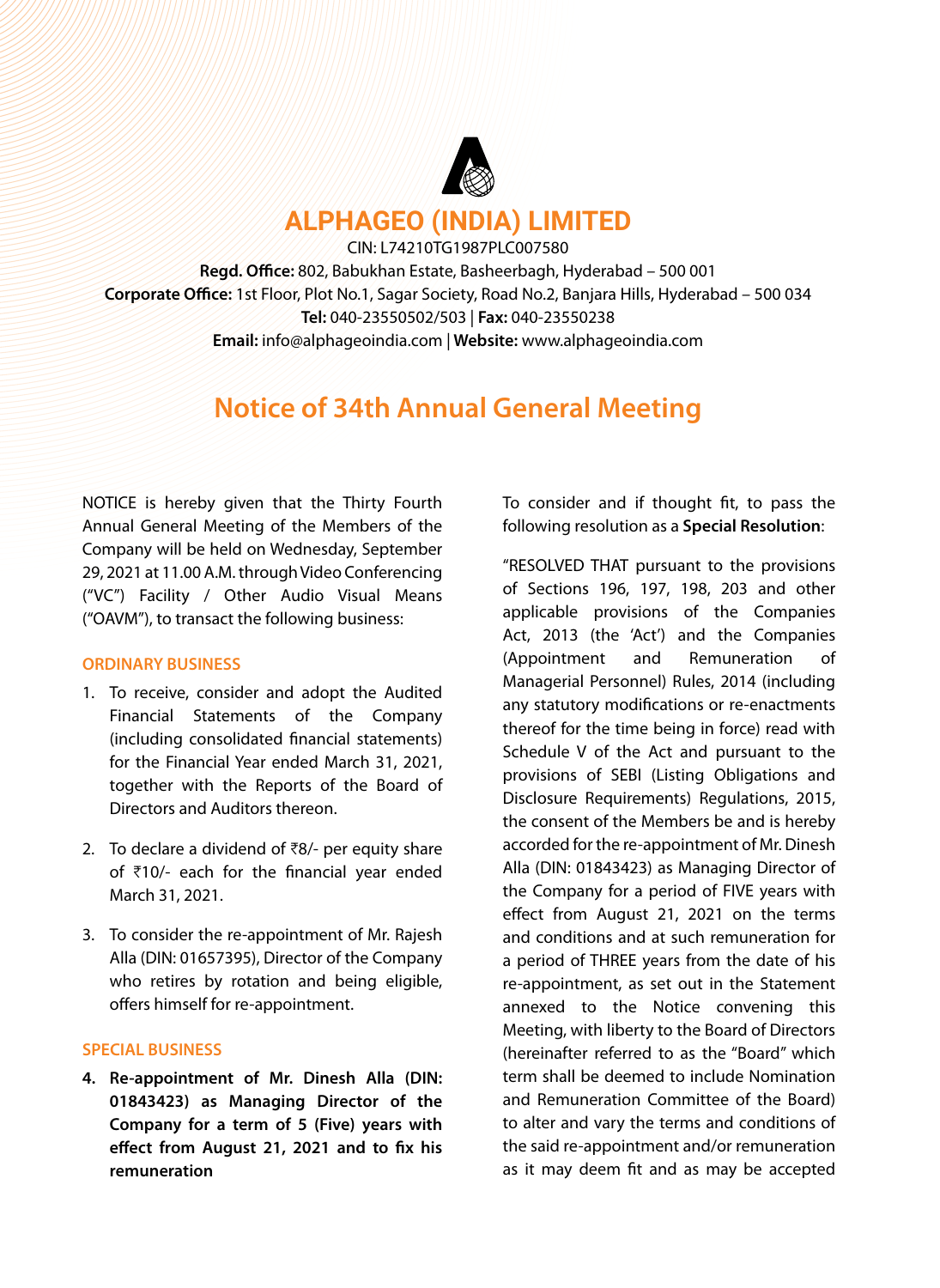to Mr. Dinesh Alla, in terms of the applicable provisions of Section 197 of the Act read with Schedule V of the Companies Act, 2013 including any statutory modification(s) or reenactment thereof.

RESOLVED FURTHER THAT the Board or a committee thereof be and is hereby authorised to do all acts and take all such steps as maybe necessary, proper or expedient to give effect to foregoing resolution."

**5. Re-appointment of Mrs. Savita Alla (DIN: 00887071) as Joint Managing Director of the Company for a period of 3 (Three) years with effect from May 25, 2021 and to fix her remuneration**

To consider and if thought fit, to pass the following resolution as a **Special Resolution**:

"RESOLVED THAT pursuant to the provisions of Sections 196, 197, 198, 203 and other applicable provisions of the Companies Act, 2013 (the 'Act') and the Companies (Appointment and Remuneration of Managerial Personnel) Rules, 2014 (including any statutory modifications or re-enactments thereof for the time being in force) read with Schedule V of the Act and pursuant to the provisions of SEBI (Listing Obligations and

**NOTES:**

- 1. The Explanatory Statement pursuant to Section 102(1) of the Companies Act, 2013 (the "Act") setting out material facts in respect of special businesses to be transacted at the Meeting is annexed hereto.
- 2. In view of the continuing Covid-19 pandemic and social distancing norm to be followed, the Ministry of Corporate Affairs ("MCA") vide its circular no. 20/2020 dated May 5, 2020 read with circular nos. 14/2020 dated April 8, 2020,

Disclosure Requirements) Regulations, 2015, the consent of the Members be and is hereby accorded for the re-appointment of Mrs. Savita Alla (DIN: 00887071) as Joint Managing Director of the Company for a period of THREE years with effect from May 25, 2021 on the terms and conditions including remuneration, as set out in the Statement annexed to the Notice convening this Meeting, with liberty to the Board of Directors (hereinafter referred to as the "Board" which term shall be deemed to include Nomination and Remuneration Committee of the Board) to alter and vary the terms and conditions of the said reappointment and/or remuneration as it may deem fit and as may be accepted to Mrs. Savita Alla, in terms of the applicable provisions of Section 197 of the Act read with Schedule V of the Companies Act, 2013 including any statutory modification(s) or reenactment thereof.

RESOLVED FURTHER THAT the Board or a committee thereof be and is hereby authorised to do all acts and take all such steps as maybe necessary, proper or expedient to give effect to foregoing resolution."

|                | By Order of the Board    |
|----------------|--------------------------|
| Hyderabad      | Deepa Dutta              |
| August 9, 2021 | <b>Company Secretary</b> |

17/2020 dated April 13, 2020 and 02/2021 dated January 13, 2021 (collectively referred to as "MCA Circulars") and SEBI vide its Circular No. SEBI/HO/CFD/CMD1/CIR/P/2020/79 dated May 12, 2020 and SEBI/HO/CFD/ CMD2/CIR/P/2021/11 dated January 15, 2021 (collectively referred to as "SEBI Circulars") has permitted the holding of the Annual General Meeting ("AGM") through VC/OAVM, without the physical presence of the members at a common venue. In compliance with the provisions of the Companies Act, 2013 ("Act"),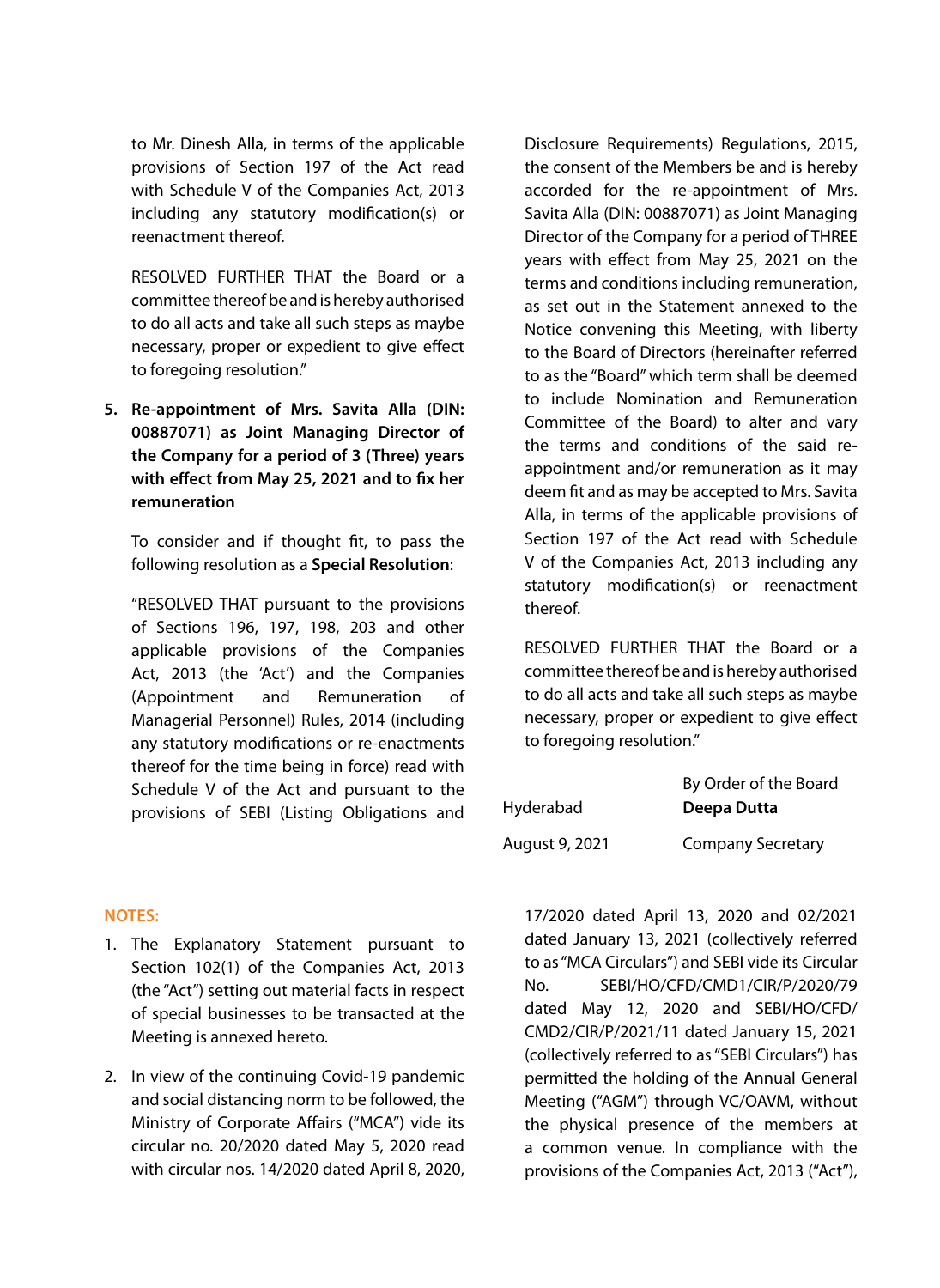SEBI (Listing Obligations and Disclosure Requirements) Regulations, 2015 ("SEBI Listing Regulations"), and MCA Circulars, the 34th AGM of the Company being conducted through VC / OAVM herein after called as "e-AGM"

- 3. Pursuant to the aforesaid MCA Circulars and SEBI Circulars, the Notice of 34<sup>th</sup> AGM along with the Annual Report for the financial year 2020-21 are being sent only through electronic mode to those members whose email Ids are registered with the Company or Depository Participant(s).
- 4. The Notice of 34<sup>th</sup> AGM and Annual Report for FY 2020-21 have been uploaded on the website of the Company at [www.alphageoindia.com](http://www.alphageoindia.com) and can also be accessed on the website of BSE Limited at [www.bseindia.com](http://www.bseindia.com) and on the website of NSE Limited at [www.nseindia.com.](http://www.nseindia.com) Pursuant to the abovementioned Circulars, the Company has not printed the Annual Reports and hence no hard copies of the Annual Report will be provided.
- 5. The Meeting shall be deemed to be conducted at the corporate office of the Company at Plot No. 1, Sagar Society, Road No. 2, Banjara Hills, Hyderabad – 500034.
- 6. Since the physical attendance of Members has been dispensed with, there is no requirement of appointment of proxies. Accordingly, the facility of appointment of proxies by Members under Section 105 of the Act will not be available for the 34th AGM.
- 7. Since the AGM will be held through VC/OAVM Facility, the Route Map is not annexed in this Notice.
- 8. The Company has notified closure of Register of Members and Share Transfer Books from **Thursday, September 23, 2021 to Wednesday, September 29, 2021** (both days inclusive) for the purpose of AGM and determining the names of members eligible for final dividend

on equity shares, if declared at the Meeting.

- 9. The Board of Directors of the Company at its Meeting held on June 25, 2021 has recommended a dividend of  $\bar{\tau}$  8/- per equity share of  $\bar{\tau}$  10/- each as final dividend for the financial year 2020-21. Final dividend, if declared, at the Annual General Meeting, will be paid on or before **October 25, 2021**. The Company has fixed **Wednesday, September 22, 2021 as the 'Record Date**' for determining entitlement of members to final dividend for the financial year ended March 31, 2021, if approved at the AGM.
- 10. Pursuant to Finance Act 2020, dividend income will be taxable in the hands of shareholders w.e.f. April 1, 2020 and the Company is required to deduct tax at source from dividend paid to shareholders at the prescribed rates. For the prescribed rates for various categories, the shareholders are requested to refer to the Finance Act, 2020 and amendments thereof. The shareholders are requested to update their PAN with the Company or M/s. KFin Technologies Private Limited (KFintech) (in case of shares held in physical mode) and with the Depositories (in case of shares held in demat mode).

A Resident individual shareholder with PAN and who is not liable to pay income tax can submit a yearly declaration in Form No. 15G/15H, to avail the benefit of nondeduction of tax at source by uploading the documents at https://ris.kfintech.com/form15. Shareholders are requested to note that in case their PAN is not registered, the tax will be deducted at a higher rate of 20%.

Non-resident shareholders can avail beneficial rates under tax treaty between India and their country of residence, subject to providing necessary documents i.e. No Permanent Establishment and Beneficial Ownership Declaration, Tax Residency Certificate, Form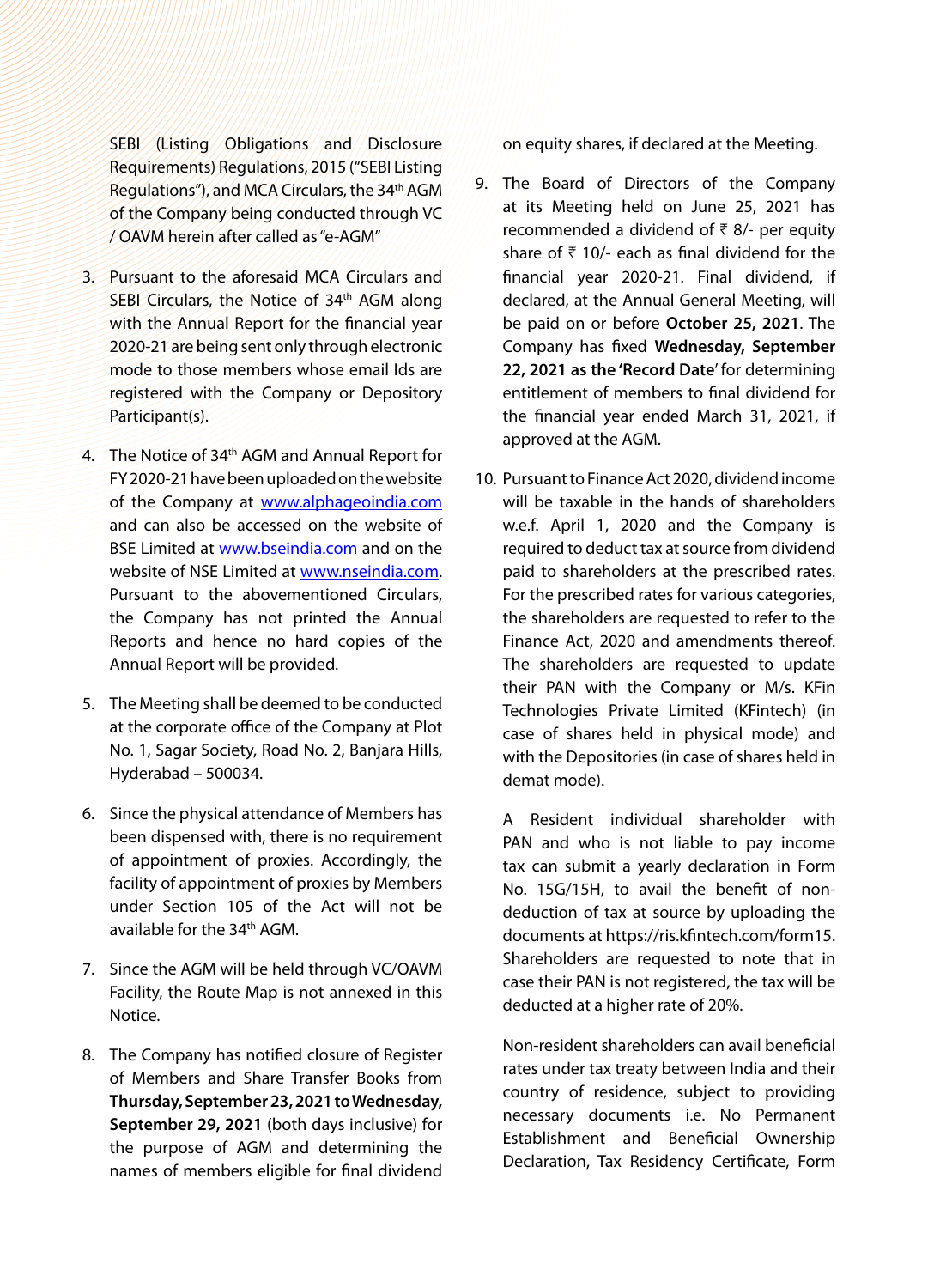10F, any other document which may be required to avail the tax treaty benefits by uploading the documents at https://ris. kfintech.com/form15.

The aforesaid declarations and documents need to be submitted by the shareholders by 5.00 P.M. on September 21, 2021.

- 11. Members holding shares in electronic form are advised to keep the bank account details updated with the respective Depository Participant(s). Member holding shares in physical form are requested to update bank account details with the Company's Registrar and Share Transfer Agent M/s. KFin Technologies Private Limited.
- 12. M/s. KFin Technologies Private Limited, the Company's Registrar and Transfer Agent, will be providing facility for participation in the 34<sup>th</sup> AGM through VC/OAVM Facility, for voting through remote E-voting and E-voting during the AGM.

### **13. Procedure of e-Voting and attending e-AGM:**

- (i) Pursuant to Section 108 of the Companies Act, 2013, Rule 20 of the Companies (Management and Administration) Rules, 2014, including any statutory modification(s) or re-enactment thereof for the time being in force and Regulation 44 of SEBI (Listing Obligations and Disclosure Requirements) Regulations, 2015, the Members are provided with the facility to cast their vote electronically, through the e-Voting services provided by M/s KFin Technologies Private Limited, on all the resolutions set forth in this Notice. The instructions for e-Voting are given herein below.
- (ii) In pursuant to SEBI circular no. SEBI/ HO/CFD/CMD/CIR/P/2020/242 dated December 9, 2020 on "e-voting facility

provided by Listed Companies", e-voting process has been enabled to all the individual demat account holders, by way of single login credential, through their demat accounts/ websites of Depositories/ DPs in order to increase the efficiency of the voting process.

- (iii) Individual demat account holders would be able to cast their vote without having to register again with the e-Voting service provider (ESP) thereby not only facilitating seamless authentication but also ease and convenience of participating in e-Voting process. Shareholders are advised to update their mobile number and e-mail ID with their DPs to access e-Voting facility.
- (iv) The Members may cast their votes remotely on the dates mentioned herein below ('remote e-voting').

# **Event Number and Timelines for Remote e-Voting**

| E-voting<br><b>Event Num-</b><br>ber (EVEN) | Commence-<br>ment of remote<br>e-voting | <b>End of remote</b><br>e-voting    |
|---------------------------------------------|-----------------------------------------|-------------------------------------|
| 6130                                        | 25 <sup>th</sup> Septem-<br>ber, 2021   | 28 <sup>th</sup> September,<br>2021 |
|                                             | (11.00 A.M.)                            | (5.00 P.M.)                         |

- (v) The remote e-voting will not be allowed beyond the aforesaid date and time and the remote e-voting module shall be forthwith disabled by KFintech upon expiry of the aforesaid period.
- (vi) Further, the facility for voting through electronic voting system will also be made available at the e-AGM ("Insta Poll") and members attending the e-AGM who have not cast their vote(s) by remote e-voting will be able to vote at the Meeting through Insta Poll.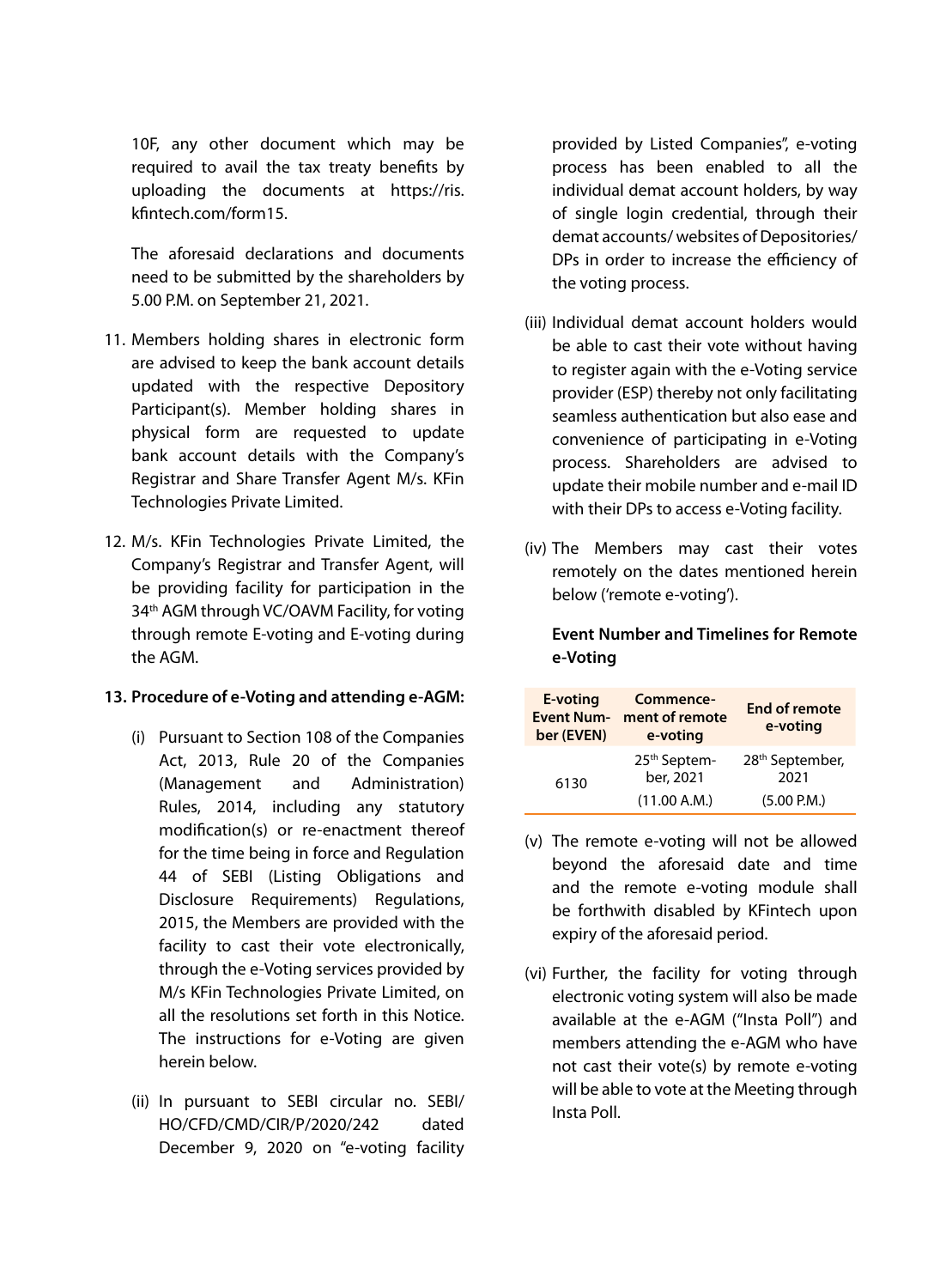(vii)The Board of Directors of the Company in its meeting held on May 25, 2021 has appointed M/s. D. Hanumanta Raju & Co., Practising Company Secretaries, Hyderabad as Scrutinizer for conducting the process of remote e-voting and e-voting during e-AGM in a fair and transparent manner.

#### **14. The details of the process and manner for remote e-Voting and e-AGM are explained herein below:**

#### **(I) Login method for remote e-Voting for Individual shareholders holding securities in demat mode:**

# **Type of Shareholders Login Method**

- Individual Shareholders holding shares in demat mode with NSDL
- **1. User already registered for IDeAS facility:** 
	- i. Visit URL: https://eservices.nsdl.com
	- ii. Click on the "Beneficial Owner" icon under "Login" under 'IDeAS' section.
	- iii. On the new page, enter Login ID and Password. Post successful authentication, click on "Access to e-Voting"
	- iv. Click on company name or e-Voting service provider and you will be re-directed to e-Voting service provider website for casting the vote during the remote e-Voting period.

#### **2. User not registered for IDeAS e-Services:**

- i) To register click on link : https://eservices.nsdl.com
- ii) Select "Register Online for IDeAS" or click at https://eservices.nsdl. com/SecureWeb/IdeasDirectReg.jsp
- iii) Proceed with completing the required fields.
- iv) Follow steps given in points 1 above.
- **3. Alternatively, by directly accessing the e-Voting website of NSDL:** 
	- i) Open URL: https://www.evoting.nsdl.com/
	- ii) Click on the icon "Login" which is available under 'Shareholder/Member' section.
	- iii) A new screen will open. You will have to enter your Login Id (i.e. your sixteen digit demat account number held with NSDL), Password / OTP and a Verification Code as shown on the screen.
	- iv) Post successful authentication, you will be requested to select the name of the company and the e-Voting Service Provider name, i.e. KFintech.
	- v) On successful selection, you will be redirected to KFintech e- Voting page for casting your vote during the remote e-Voting period.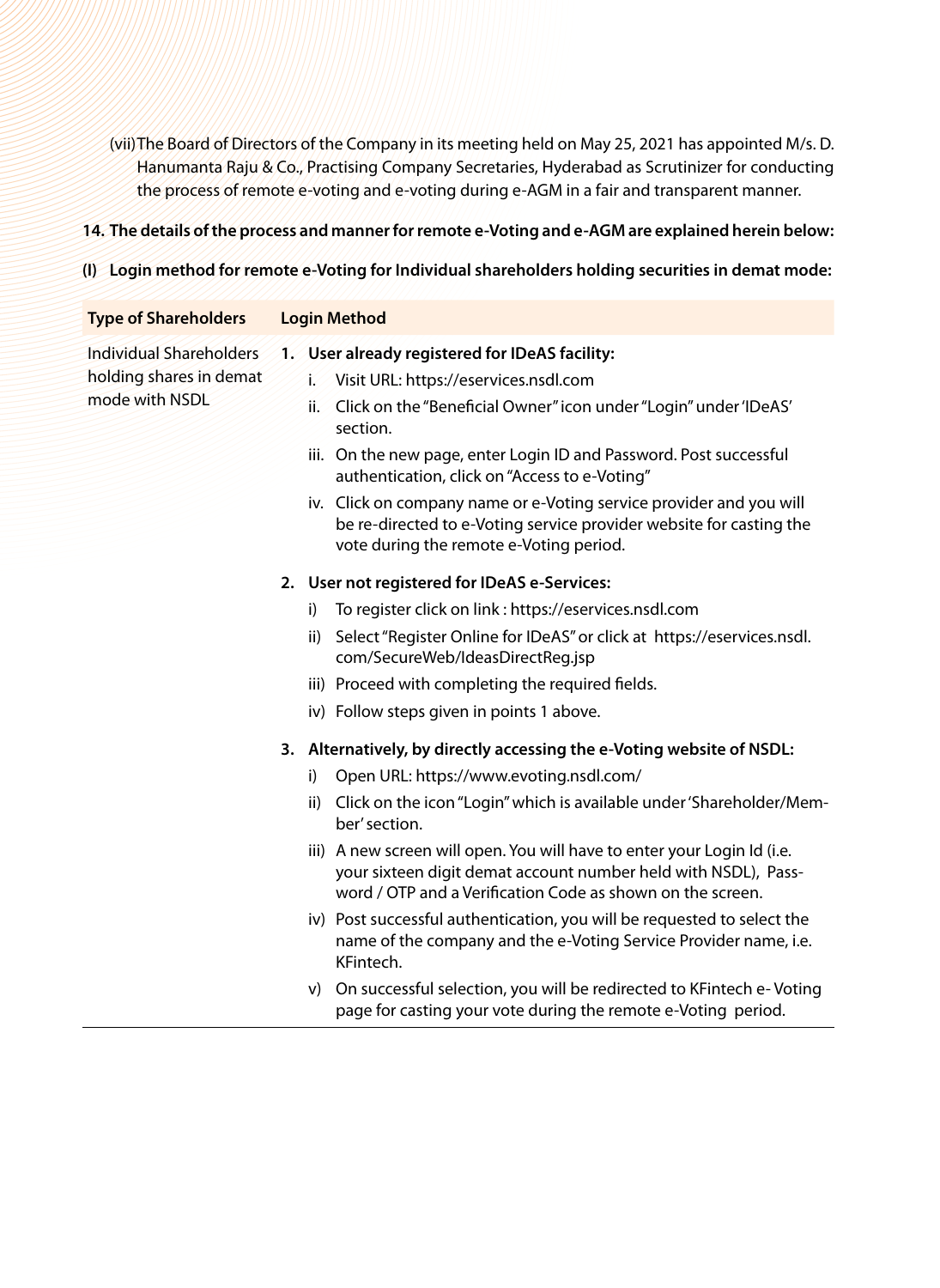| Individual Shareholders                                 |    | 1. Existing user who have opted for Easi / Easiest:                                                                                                                                                                                                         |
|---------------------------------------------------------|----|-------------------------------------------------------------------------------------------------------------------------------------------------------------------------------------------------------------------------------------------------------------|
| holding shares in demat<br>mode with CDSL               |    | Visit URL: https://web.cdslindia.com/myeasi/home/login or URL:<br>i)<br>www.cdslindia.com                                                                                                                                                                   |
|                                                         |    | ii) Click on New System Myeasi                                                                                                                                                                                                                              |
|                                                         |    | iii) Login with your registered user id and password.                                                                                                                                                                                                       |
|                                                         |    | iv) The user will see the e-Voting Menu. The Menu will have links of<br>ESP i.e. KFintech e-Voting portal.                                                                                                                                                  |
|                                                         |    | v) Click on e-Voting service provider name to cast your vote.                                                                                                                                                                                               |
|                                                         |    | 2. User not registered for Easi/Easiest:                                                                                                                                                                                                                    |
|                                                         |    | Option to register is available at https://web.cdslindia.com/myeasi/<br>i)<br>Registration/EasiRegistration                                                                                                                                                 |
|                                                         |    | ii) Proceed with completing the required fields.                                                                                                                                                                                                            |
|                                                         |    | iii) Follow the steps given in point 1 above.                                                                                                                                                                                                               |
|                                                         |    | 3. Alternatively, by directly accessing the e-Voting website of CDSL:                                                                                                                                                                                       |
|                                                         |    | Visit URL: www.cdslindia.com<br>i)                                                                                                                                                                                                                          |
|                                                         |    | Provide your Demat Account Number and PAN.<br>ii)                                                                                                                                                                                                           |
|                                                         |    | iii) System will authenticate user by sending OTP on registered Mobile<br>& Email as recorded in the Demat Account.                                                                                                                                         |
|                                                         |    | iv) After successful authentication, user will be provided links for the<br>respective ESP, i.e. KFintech where the e-Voting is in progress.                                                                                                                |
| Individual Shareholder<br>login through their           | i) | You can also login using the login credentials of your demat account<br>through your DP registered with NSDL / CDSL for e-Voting facility.                                                                                                                  |
| demat accounts/<br>Website of Depository<br>Participant |    | ii) Once logged-in, you will be able to see e-Voting option. Once you<br>click on e-Voting option, you will be redirected to NSDL / CDSL Deposi-<br>tory site after successful authentication, wherein you can see e-Voting<br>feature.                     |
|                                                         |    | iii) Click on options available against company name or e-Voting service<br>provider - KFintech and you will be redirected to e-Voting website of<br>KFintech for casting your vote during the remote e-Votingperiod without<br>any further authentication. |

Note: Members who are unable to retrieve User ID / Password are advised to use Forgot User ID and Forgot Password option available at respective websites.

Helpdesk for Individual Shareholders holding securities in demat mode for any technical issues related to login through Depository i.e. NSDL and CDSL.

| <b>Shares held with NSDL</b>                    | <b>Shares held with CDSL</b>                      |
|-------------------------------------------------|---------------------------------------------------|
| Please contact NSDL helpdesk by sending         | Please contact CDSL helpdesk by sending a request |
| a request at evoting@nsdl.co.in or call at toll | at helpdesk.evoting@cdslindia.com or contact at   |
| free no.: 1800 1020 990 and 1800 22 44 30       | 022-23058738 or 022-23058542-43                   |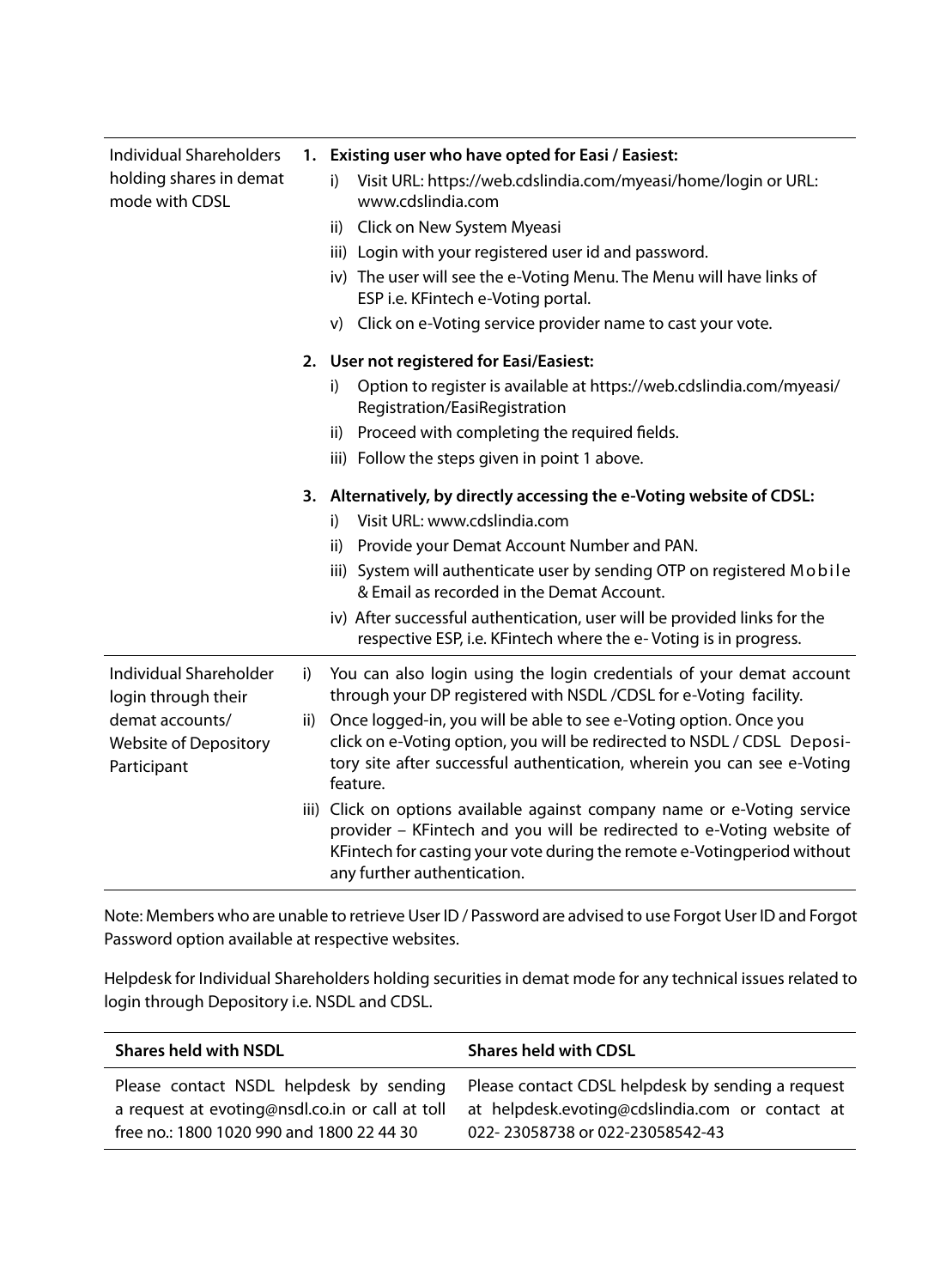- **(II) Login method for remote e-Voting for shareholders holding shares in physical mode and non-individual shareholders holding shares in demat mode:**
- (A) Members whose email IDs are registered with the Company/ Depository Participant(s), will receive an email from KFintech which will include details of E-Voting Event Number (EVEN), USER ID and Password. They will have to follow the following process:
	- (i) Launch internet browser by typing the URL: https://emeetings.kfintech.com/
	- (ii) Enter the login credentials (i.e. User ID and password) mentioned in your email.

In case of physical folio, User ID will be EVEN (E-Voting Event Number) XXXX, followed by folio number. In case of Demat account, User ID will be your DP ID and Client ID. However, if you are already registered with KFintech for e-voting, you can use your existing User ID and password for casting the vote.

- (iii) After entering these details appropriately, click on "LOGIN".
- (iv) You will now reach password change Menu wherein you are required to mandatorily change your password. The new password shall comprise of minimum 8 characters with at least one upper case (A-Z), one lower case (a-z), one numeric value (0-9) and a special character (@,#,\$, etc.,). The system will prompt you to change your password and update your contact details like mobile number, email Id etc. on first login. You may also enter a secret question and answer of your choice to retrieve your password in case you forget it. It is strongly recommended that you do not share your password with any other person and that you take utmost care to keep your password confidential.
- (v) You need to login again with the new credentials.
- (vi) On successful login, the system will prompt you to select the "EVEN" i.e., 'Alphageo (India) Limited- AGM" and click on "Submit"
- (vii) On the voting page, enter the number of shares (which represents the number of votes) as on the Cut-off Date under "FOR/AGAINST" or alternatively, you may partially enter any number in "FOR" and partially "AGAINST" but the total number in "FOR/ AGAINST" taken together shall not exceed your total shareholding as mentioned herein above. You may also choose the option ABSTAIN. If the member does not indicate either "FOR" or "AGAINST" it will be treated as "ABSTAIN" and the shares held will not be counted under either head.
- (viii) Members holding multiple folios/demat accounts shall choose the voting process separately for each folio/ demat accounts.
- (ix) Voting has to be done for each item of the notice separately. In case you do not desire to cast your vote on any specific item, it will be treated as abstained.
- (x) You may then cast your vote by selecting an appropriate option and click on "Submit". A confirmation box will be displayed. Click "OK" to confirm else "CANCEL" to modify. Once you have voted on the resolution(s), you will not be allowed to modify your vote. During the voting period, members can login any number of times till they have voted on the Resolution(s).
- (xi) Corporate/ Institutional Members (i.e. other than Individuals, HUF, NRI etc.,) are required to send scanned certified true copy (PDF Format) of its Board Resolution / Authorisation Letter etc., together with attested specimen signature(s) of the duly authorised representative(s) to the Scrutinizer's email id: dhr300@gmail. com. The said resolution/letter should be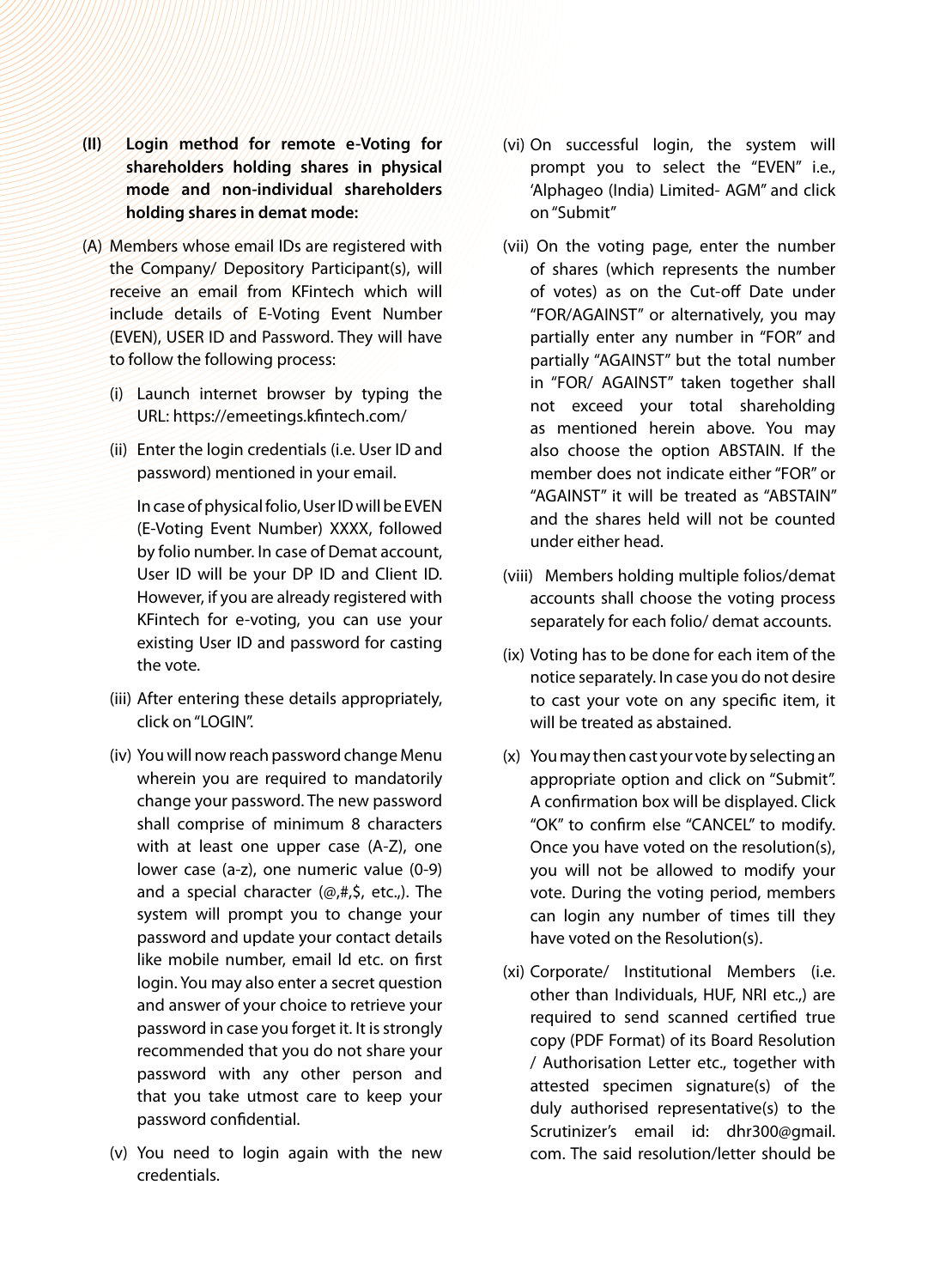in the naming format "Alphageo (India) Limited 34th AGM".

- (xii) Members can cast their vote online from September 25, 2021 (11.00 A.M.) till September 28, 2021 (5.00 P.M.). Voting beyond the said date shall not be allowed and the remote e-voting facility shall be blocked.
- (B) Members whose email IDs are not registered with the Company/Depository Participant(s), and consequently the Annual Report, Notice of AGM and e-voting instructions cannot be serviced, will have to follow the following process:
	- (i) Members who have not registered their email address and in consequence the Annual Report, Notice of AGM and e-voting instructions cannot be serviced, may temporarily get their email address and mobile number provided with KFintech, by accessing the link: [https://ris.](https://ris.kfintech.com/clientservices/mobilereg/mobileemailreg.aspx) [kfintech.com/clientservices/mobilereg/](https://ris.kfintech.com/clientservices/mobilereg/mobileemailreg.aspx) [mobileemailreg.aspx](https://ris.kfintech.com/clientservices/mobilereg/mobileemailreg.aspx). Members are requested to follow the process as guided to capture the email address and mobile number for sending the soft copy of the notice and e-voting instructions along with the User ID and Password.
	- (ii) Alternatively, Member may send an e-mail request at the email id einward. ris@kfintech.com along with scanned copy of the signed copy of the request letter providing the email address, mobile number, self-attested PAN copy and Client Master copy in case of electronic folio and copy of share certificate in case of physical folio for sending the Annual report, Notice of AGM and the e-voting instructions.
	- (iii) After receiving the e-voting instructions, please follow all steps above to cast your vote by electronic means.

### **(III) Instructions for the Members to attend the**

# **e-AGM of the Company through VC/OAVM:**

- (i) Members will be provided with a facility to attend the e-AGM through video conferencing platform provided by M/s. KFin Technologies Private Limited.
- (ii) Members may access the same at https:// emeetings.kfintech.com and click on the "video conference" and login by using the remote e-voting login credentials. After logging in, click on the Video Conference tab and select the EVEN of the Company. Click on the video symbol and accept the meeting etiquettes to join the meeting.
- (iii) Members who do not have User ID and Password for e-Voting or have forgotten the User ID and Password may retrieve the same by following the procedure given in the remote e-Voting instructions.
- (iv) Facility of joining the AGM through VC/ OAVM shall be available for members on first come first served basis.
- (v) Facility for joining e-AGM though VC/ OAVM will be opened 15 minutes before the scheduled time of the meeting and will be kept open throughout the proceedings of the meeting.
- (vi) Institutional members are encouraged to attend and vote at the AGM through VC / OAVM.
- (vii)In case of Joint holders attending the meeting, only such joint holder who is higher in the order of names will be entitled to vote at the e-AGM.
- (viii) The Members (members logins) attending the e-AGM through VC/OAVM will be counted for the purpose of reckoning the quorum under Section 103 of the Companies Act, 2013.
- (ix) Members are encouraged to join the Meeting through Laptops / Desktops with Google Chrome (preferred browser),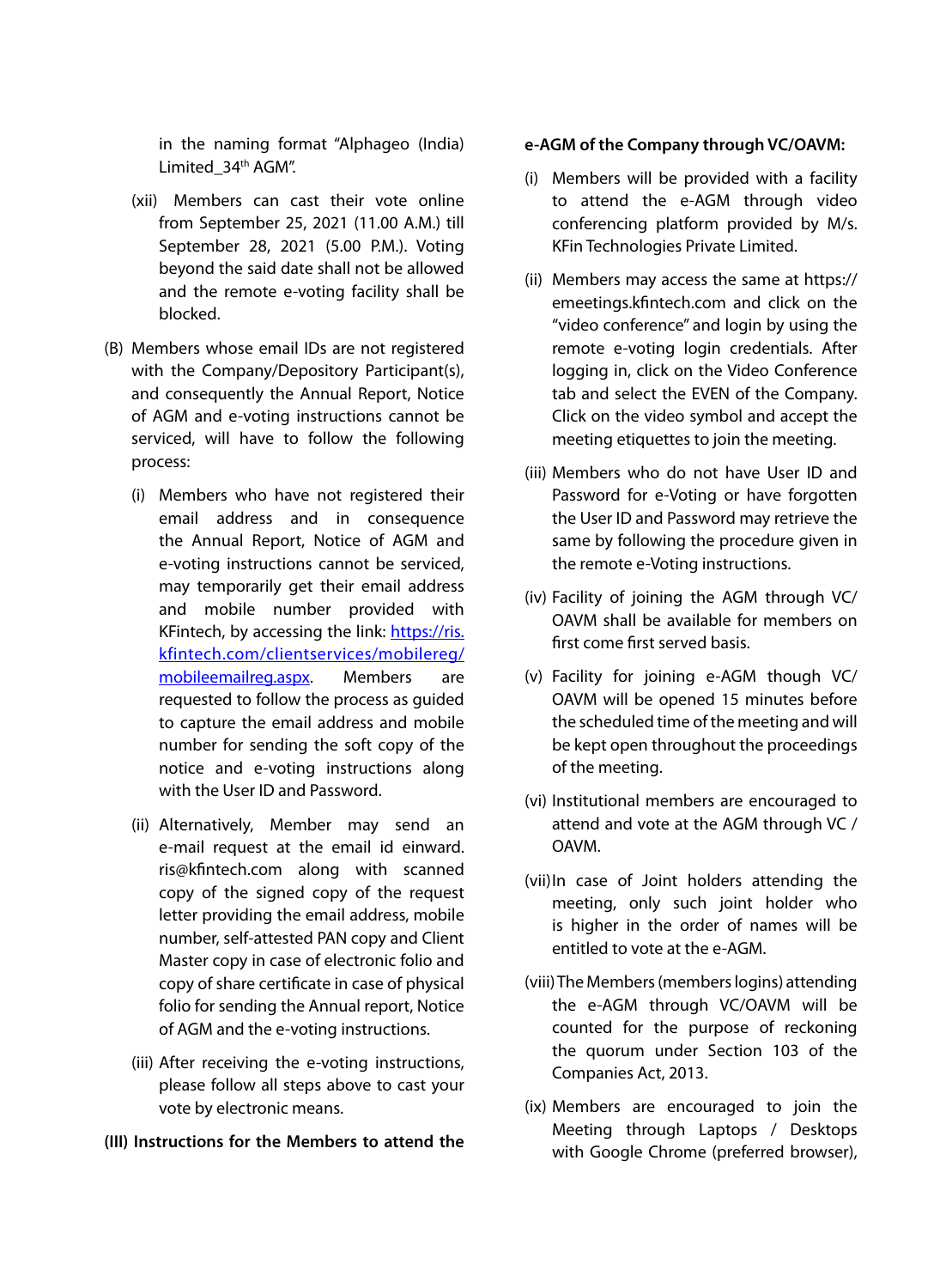Safari, Internet Explorer, Microsoft Edge, Mozilla Firefox 22.

- (x) Members will be required to grant access to the webcam to enable VC / OAVM. Further, Members connecting from Mobile Devices or Tablets or through Laptop connecting via Mobile Hotspot may experience Audio/Video loss due to fluctuation in their respective network. It is therefore recommended to use Stable Wi-Fi or LAN Connection to mitigate any kind of aforesaid glitches.
- (xi) **AGM Questions prior to e-AGM:** Members who wish to post their questions prior to the meeting may login to [https://](https://emeetings.kfintech.com/) [emeetings.kfintech.com/](https://emeetings.kfintech.com/) and click on "Post your Questions". The Members may post their queries/views/questions by mentioning their name, demat account number/folio number, email id, mobile number. Please note that queries/ questions of only those members will be answered who are holding shares of the Company as on the cut-off date. The window for posting the questions shall be opened from September 25, 2021 (9.00 A.M.) to September 26, 2021 (5.00 P.M.).
- (xii)**Speaker Registration during e-AGM session:** Members who wish to register as speakers, may login to [https://emeetings.](https://emeetings.kfintech.com/) [kfintech.com/](https://emeetings.kfintech.com/) through the user id and password provided in the mail received from KFintech and click on "Speaker Registration". The Speaker Registration will be opened from September 25, 2021 (9.00 A.M.) to September 26, 2021 (5.00 P.M.). The Company reserves the right to restrict the speaker registration during the e-AGM session, depending upon availability of the time as appropriated for smooth conduct of the meeting and hence, encourages the members to send their questions/ queries, etc. in advance as provided in note no. (xi) above.

# **(IV)Instructions for Members for e-Voting during the e-AGM session:**

- (i) The members who have not cast their vote through remote e-voting shall be eligible to cast their vote through e-voting system available during the e-AGM.
- (ii) E-voting during the AGM is integrated with the VC / OAVM platform. The members may click on the voting icon displayed on the screen to cast their votes.
- (iii) A member can opt for only single mode of voting i.e., through remote e-voting or voting at the AGM. If a member casts votes by both modes, then voting done through remote e-voting shall prevail and vote at the AGM shall be treated as invalid.
- (iv) Once the vote on a resolution(s) is cast by the member, the member shall not be allowed to change it subsequently.
- (v) The Members, whose names appear in the Register of Members / list of Beneficial Owners as on September 22, 2021, being the cut-off date, are entitled to vote on the Resolutions set forth in this Notice.
- 15. In case a person has become a member of the Company after dispatch of AGM Notice but on or before the cut-off date for E-voting, he/she may obtain the User Id and Password in the manner as mentioned below:
	- (i) If the mobile number of the member is registered against Folio No./ DP ID Client ID, the member may send SMS: MYEPWD <space> E-Voting Event Number+Folio No. or DP ID Client ID to 9212993399.

| Example for<br><b>NSDL</b> | MYEPWD <space> IN12345612345678</space>                |
|----------------------------|--------------------------------------------------------|
| CDSL                       | Example for MYEPWD <space>1402345612345678</space>     |
| Example for<br>Physical    | MYEPWD <space> XXXX1234567890</space>                  |
|                            | 7:00 TC a coast a dalas a composibile conceleration of |

(ii) If e-mail address or mobile number of the member is registered against Folio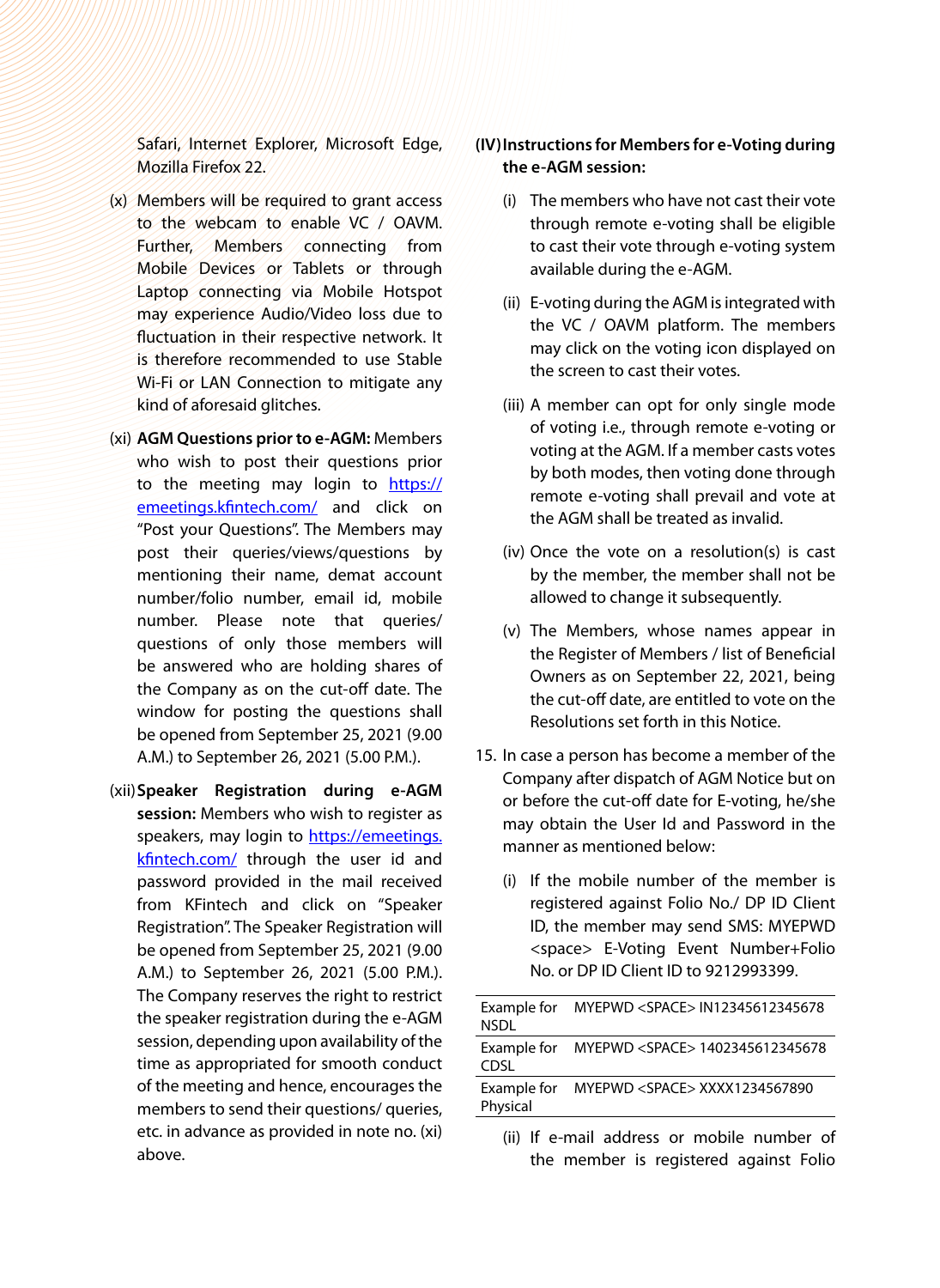No. / DP ID Client ID, then on the home page of https://evoting.kfintech.com/, the member may click "Forgot Password" and enter Folio No. or DP ID Client ID and PAN to generate a password.

- 16. In case of any query and/or grievance, in respect of voting by electronic means, members may refer to the Help & Frequently Asked Questions (FAQs) and E-voting user manual available at the download section of https://evoting.kfintech.com (KFintech Website). Members may also contact KFintech at toll free number 1-800-309-4001 or write to them at evoting@kfintech.com for any further clarifications.
- 17. Resolutions shall be deemed to the passed on the date of e-AGM subject to receipt of requisite number of votes in favour of Resolutions.
- 18. The Scrutinizer shall, after the conclusion of e-voting at the Meeting, scrutinize the votes cast at the Meeting (Insta Poll) and votes cast through remote e-voting, make a Consolidated Scrutinizer's Report and submit the same to the Chairman, not later than 48 hours of the conclusion of the meeting. The results of e-voting along with the scrutinizers' report shall be placed on the website of the Company www.alphageoindia.com and shall be intimated to the stock exchanges immediately after declaration of results by the Chairman or by a person authorised by him.

#### **Other Information:**

19. The Securities and Exchange Board of India (SEBI) has mandated the transfer of securities to be carried out in dematerialized form only w.e.f. 1st April, 2019. Members holding shares in physical form are, therefore, requested to submit with the Company's Registrar and Share Transfer Agent, an application along with the necessary documents to get their shares dematerialized through their Depository Participants.

- 20. Members desiring to seek any information on the financial statements are requested to write to the Company at an early date to enable compilation of information.
- 21. Unclaimed dividend for the years 2013-14, 2014-15, 2015-16, 2016-17, 2017-18, 2018- 19 and 2019-20 are held in separate bank accounts.

Members whose dividends remain unclaimed are requested to write to the Company or its Registrar and Transfer Agent and claim their dividends. Members are requested to note that dividends not encashed or claimed within the due date mentioned below, will be transferred to the Investor Education and Protection Fund ("IEPF") of the Government of India as per the provisions of Section 124(5) of the Companies Act, 2013. In view of this, members are advised to send their requests to the Company or its Registrar for revalidation of the warrants and encash them before the due dates as listed below:

| Dividend and<br>Year        | Date of<br>Declaration | Due Date for<br>claiming<br>the Dividend |
|-----------------------------|------------------------|------------------------------------------|
| Final Dividend<br>2013-14   | 26.09.2014             | 31.10.2021                               |
| Final Dividend<br>2014-15   | 28.09.2015             | 02.11.2022                               |
| Final Dividend<br>2015-16   | 29.09.2016             | 03.11.2023                               |
| Final Dividend<br>2016-17   | 29.09.2017             | 03.11.2024                               |
| Final Dividend<br>2017-18   | 14.09.2018             | 19.10.2025                               |
| Final Dividend<br>2018-19   | 30.09.2019             | 04.11.2026                               |
| Interim Dividend<br>2019-20 | 06.03.2020             | 11.04.2027                               |

22. Pursuant to the provisions of Investor Education and Protection Fund (Accounting, Audit, Transfer and Refund) Rules, 2016,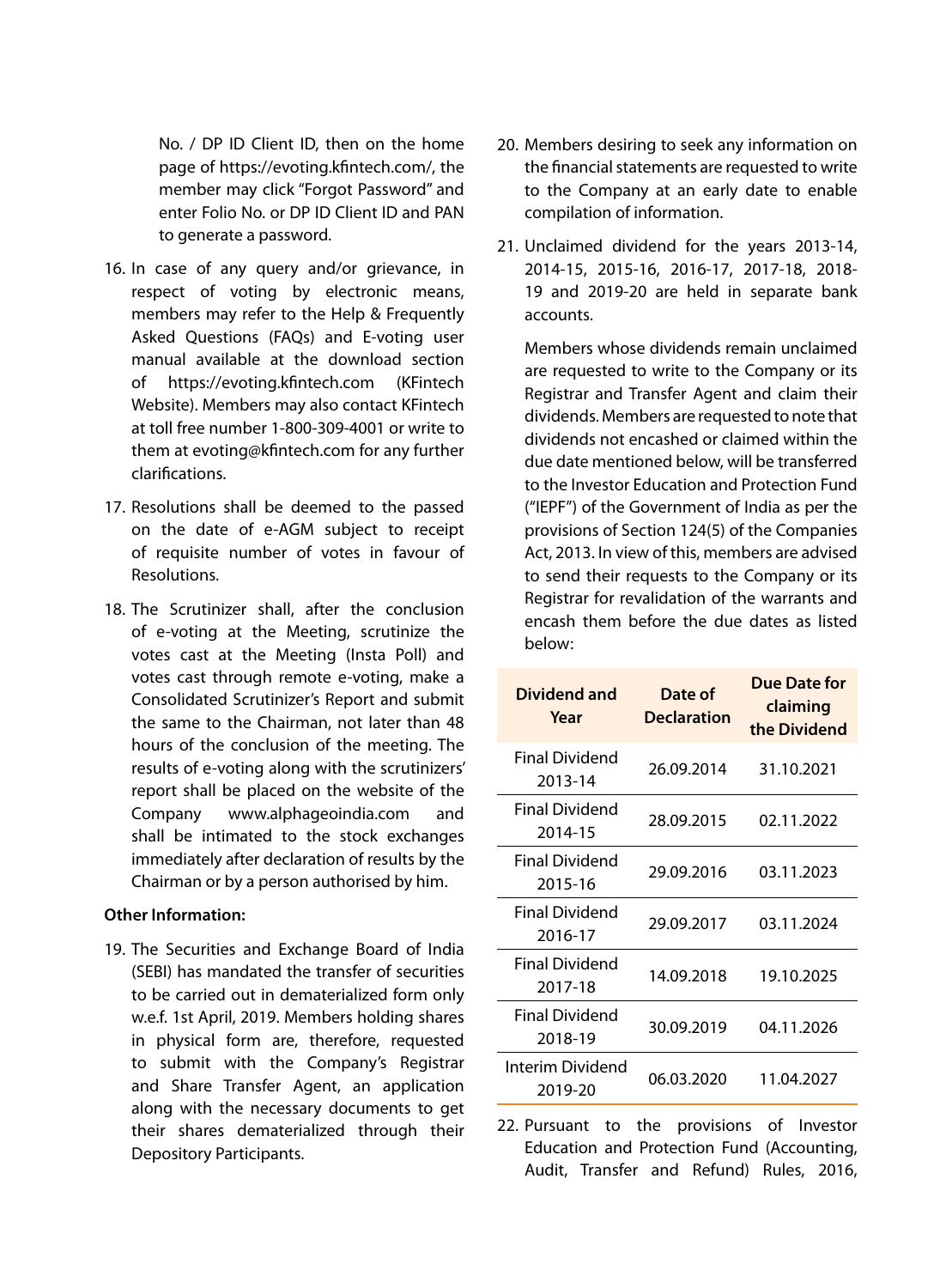notified by the Ministry of Corporate Affairs, the companies are required to transfer the shares in respect whereof the dividends remain unpaid/unclaimed for a period of seven consecutive years to the demat account of IEPF Authority. The details of shares transferred to IEPF are displayed on the website of the Company at [http://alphageoindia.com/IEPF.](http://alphageoindia.com/IEPF.htm) [htm](http://alphageoindia.com/IEPF.htm). The shareholders whose shares are transferred to the IEPF Authority can claim their shares from the Authority by following the Refund Procedure as detailed on the website of IEPF Authority http://iepf.gov.in/ IEPF/corporates.html.

23. The requirement to place the matter relating to the appointment of auditors for ratification by the members at every annual general meeting has done away vide Notification dated May 7, 2018 issued by the Ministry of Corporate Affairs, Government of India. Accordingly, no resolution is proposed for ratification of the appointment of the Auditors who were appointed in 30<sup>th</sup> Annual General Meeting of the Company.

# **24. The information pertaining to Director seeking re-appointment at the Annual General Meeting is furnished below:**

Mr. Rajesh Alla is a graduate of Carnegie Mellon University, Pittsburgh, USA – a premier institute for Artificial Intelligence Research. He is specialised in Image Processing, Computer Vision and Robotics. He is an alumnus of Indian Institute of Management, Ahmadabad and Osmania University, Hyderabad.

Mr. Rajesh Alla has worked in the Robotics Institute, Carnegie-Mellon University developing automated Printed Circuit Board inspection systems for production use. He is one of the pioneers of Automated Digitizing and Recognition of documents. He has developed numerous Pattern Recognition and Artificial Intelligence Algorithms.

Mr. Rajesh Alla is a director of the Company since September 30, 1992. He is member of Audit Committee, Nomination and Remuneration Committee and Chairman of Stakeholders' Relationship Committee of Board of Directors of the Company.

Mr. Rajesh Alla is the Founder and Managing Director of IIC Technologies Limited and Director of IIC Geo Surveys Private Ltd, IIC Academy Private Ltd, Transducers and Controls Private Ltd and Palnadu Infrastructure Private Ltd. He is holding 1,26,567 Equity Shares of the company in his individual capacity.

Mr. Rajesh Alla is interested in the resolution set out in Item No. 3 of the Notice. Mr. Dinesh Alla, being related to Mr. Rajesh Alla may be deemed to be interested in the said resolution.

The other relatives of Mr. Rajesh Alla may be deemed to be interested in the said resolution, to the extent of their shareholding, if any, in the Company.

Save and except the above, none of the other Directors/ Key Managerial Personnel of the Company and their relatives are, in any way, concerned or interested, financially or otherwise, in the resolution set out at Item No. 3 of the Notice.

The Board recommends the resolution set forth in Item No. 3 of the Notice for approval by the Members.

|                | By Order of the Board    |
|----------------|--------------------------|
| Hyderabad      | Deepa Dutta              |
| August 9, 2021 | <b>Company Secretary</b> |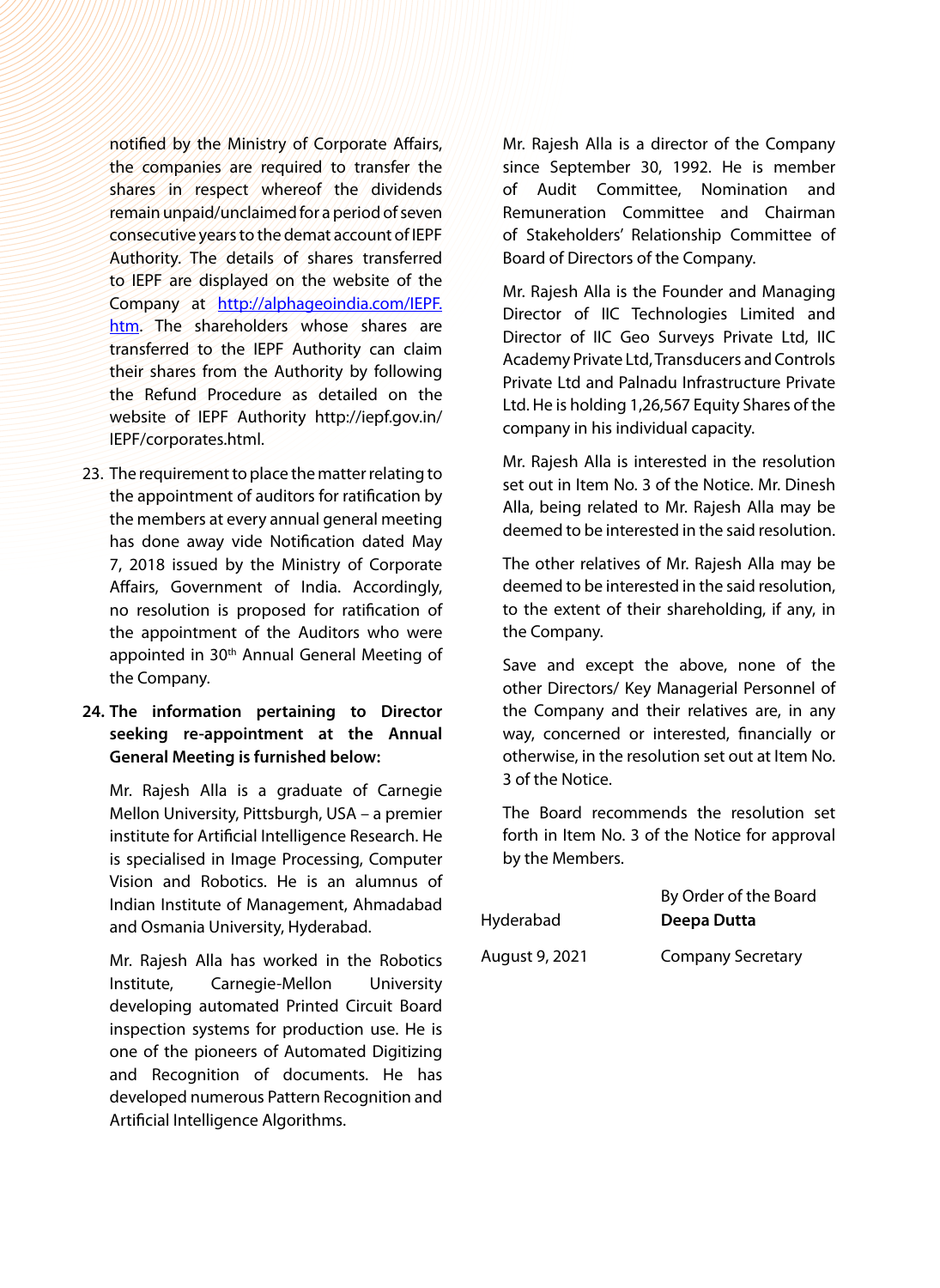# **Explanatory Statement pursuant to Section 102 of the Companies Act, 2013 (the 'Act'):**

The following Statement sets out all material facts relating to special business mentioned in Item No. 4 and 5 of the accompanying Notice.

# **Item No. 4**

Mr. Dinesh Alla (DIN: 01843423) is a post graduate in Mathematics and in Management Studies from BITS, Pilani. He has very rich experience and deep knowledge about geophysical and seismic survey industry and has immensely contributed to the growth of the Company by his incisive and broad based knowledge and strategic decisions. Under his able guidance the Company has successfully executed many seismic survey contracts in different terrains all over India. He is chief articulator in making the Company as one of the preferred vendor by major Oil Companies.

Mr. Dinesh Alla assumed the office of Managing Director of the Company in the year 1991 and is being reappointed as such for every fiveyear period since then. In the recent past he has been re-appointed as Managing Director of the Company for a period of 5 years from August 21, 2016 till August 20, 2021.

The Board of Directors, at the recommendation of the Nomination and Remuneration Committee of the Board, at its meeting held on June 25, 2021, accorded its approval for the re-appointment of Mr. Dinesh Alla as Managing Director of the Company for a further period of FIIVE years from August 21, 2021 to August 20, 2026 at such remuneration set out hereafter for a period of THREE years from the date of his re-appointment, subject to the approval of the Members at the ensuing general meeting.

# **Brief Particulars of the terms of Remuneration payable to Mr. Dinesh Alla:**

- **(a) Period of Remuneration:** Three (3) years from August 21, 2021 to August 20, 2024
- **(b) Salary:** Salary of ₹9,00,000/- per month.

# **(c) Perquisites and Allowances**:

- i) House Rent Allowance  $\varnothing$  \times1,00,000/- per month.
- ii) Reimbursement of expenses for gas, electricity and water not exceeding 5% of the salary.
- iii) Reimbursement of Actual Medical Expenses for self and family not exceeding one month's salary for a year or coverage under Medical Insurance Policy of the Company.
- iv) Personal Accident Insurance coverage with the premium not exceeding  $\bar{\tau}$ 12,000/per annum.
- v) Reimbursement of actual club fees.
- vi) Contribution to Provident Fund not exceeding 12% of the salary.
- vii) Gratuity at the rate of half months' salary for each completed year of service, subject to a maximum amount under Payment of Gratuity Act, 1972.
- viii) Encashment of un-availed leave at the end of the tenure as per rules of the Company.
- ix) Provision for use of Company's car for official purposes and telephone at the residence.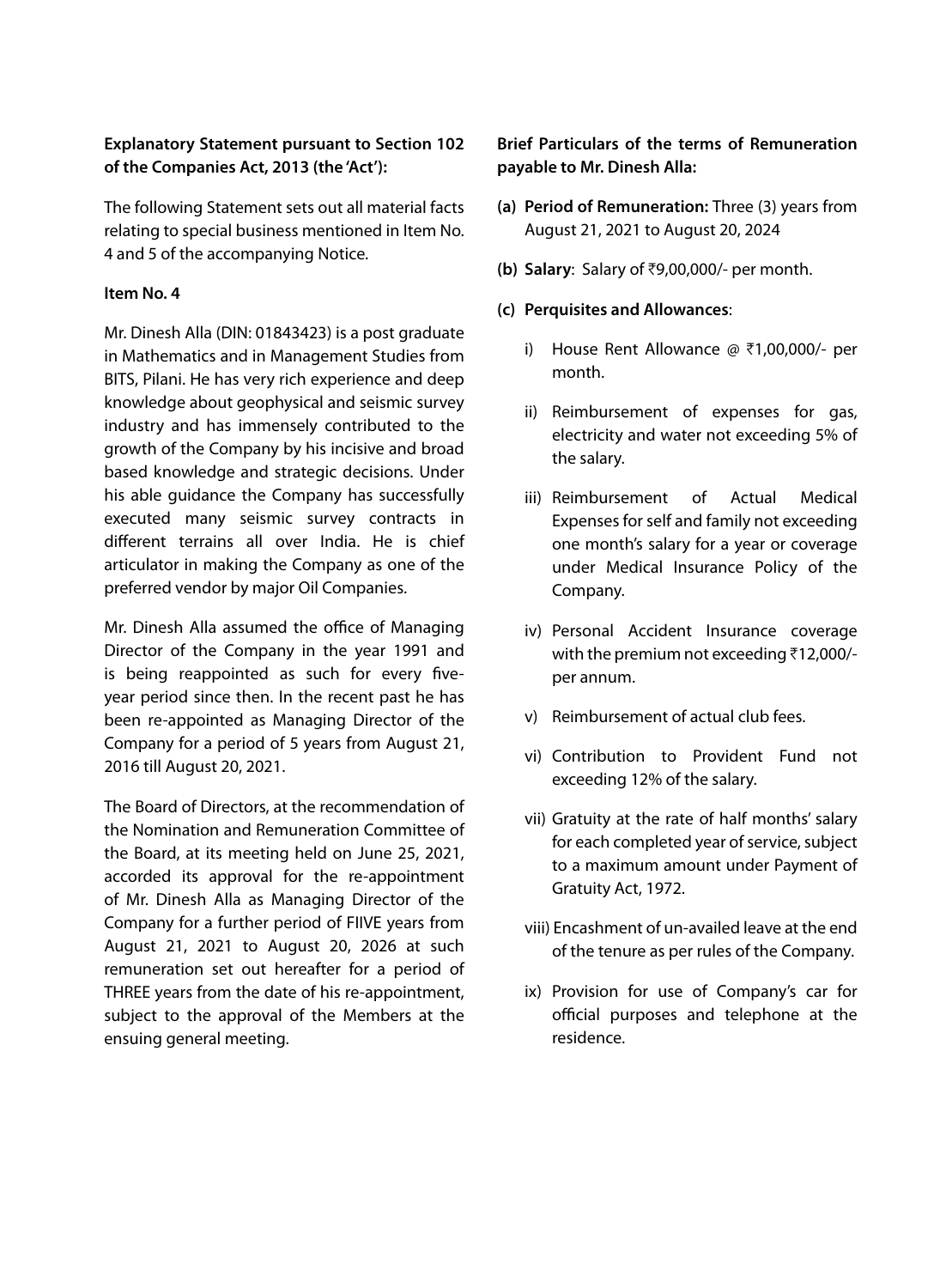**Commission:** In addition to salary, perquisites and allowances, commission not exceeding 5% of the net profits of the Company in a financial year computed in the manner laid down in section 197(8) of Companies Act, 2013.

**Minimum Remuneration:** In terms of the applicable provisions of Schedule V of the Companies Act, 2013, where in any financial year during the current tenure of the Managing Director, the Company does not have profits or its profits are inadequate, remuneration comprising of salary, perquisites, commission and statutory benefits, approved herein be continued to be paid as Minimum Remuneration to the Managing Director.

**Aggregate Remuneration:** The aggregate of remuneration, commission, perquisites and allowances payable to the Managing Director individually or to all whole-time directors, if any, of the Company taken together during any financial year respectively shall be in accordance with the provisions of the Companies Act, 2013 and the SEBI (Listing Obligations and Disclosure Requirements) Regulations, 2015.

In the opinion of the Board, Mr. Dinesh Alla satisfied all the conditions set out in Part I of Schedule V of the Act and also the conditions set out under sub-section (3) of Section 196 of the Act for being eligible for his reappointment as managing director of the Company. He is not disqualified from being appointed as director in terms of Section 164 of the Act. The Board also affirms that Mr. Dinesh Alla is not debarred or disqualified from holding the office of director by the virtue of any SEBI order, Ministry of Corporate Affairs or any such statutory authority.

Mr. Dinesh Alla does not hold the directorship in any other listed company or membership/ chairmanship of the committees of other public limited companies as per the provisions of the SEBI (Listing Obligations and Disclosure Requirements) Regulations, 2015.

Mr. Dinesh Alla is a member of Stakeholders' Relationship Committee and Nomination and Remuneration Committee and chairman of Corporate Social Responsibility Committee and Finance Committee of the Board of Directors of the Company.

Mr. Dinesh Alla holds 9,67,200 (15.20%) equity shares of the Company as on March 31, 2021. He is related to Mrs. Savita Alla, Joint Managing Director and Mr. Rajesh Alla, Non-executive Director of the Company. Apart from this, he is not related to any other Director and Key Managerial Personnel of the Company.

Mr. Dinesh Alla, being the appointee, is interested in the resolution set out in Item No. 4 of the Notice. Mrs. Savita Alla and Mr. Rajesh Alla, being related to Mr. Dinesh Alla are deemed to be interested in the said resolution. The other relatives of Mr. Dinesh Alla may be deemed to be interested in the said resolution to the extent of their shareholding, if any, in the Company.

Save and except the above, none of the other Directors/ Key Managerial Personnel of the Company and their relatives are, in any way, concerned or interested, financially or otherwise, in the resolution set out at Item No. 4 of the Notice.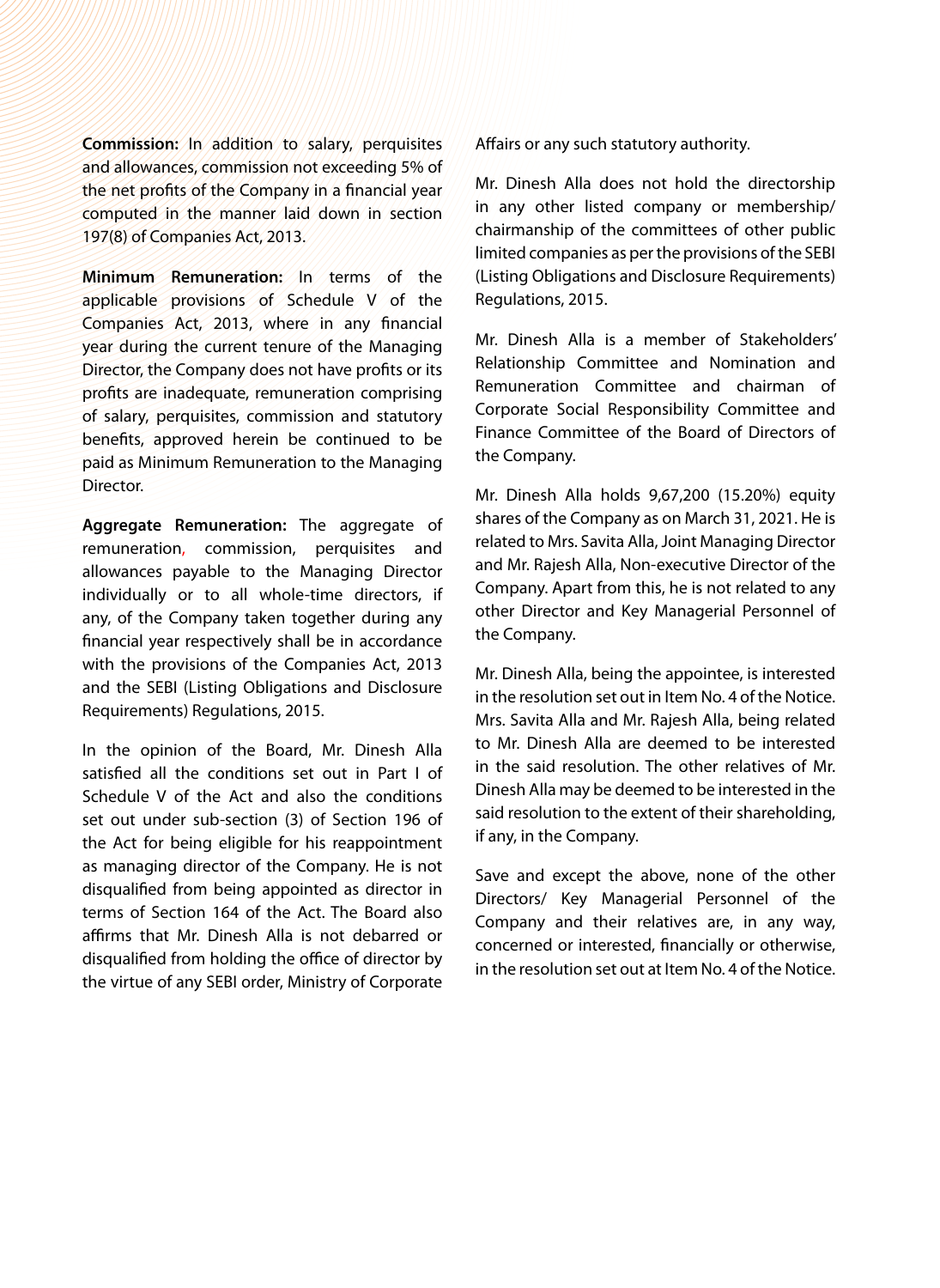# **Statement containing additional information as required in Schedule V of the Companies Act, 2013:**

|    | <b>General Information:</b>                                          |                                                                                                                                                                                                                                                                                                                                                                                                                              |         |            |
|----|----------------------------------------------------------------------|------------------------------------------------------------------------------------------------------------------------------------------------------------------------------------------------------------------------------------------------------------------------------------------------------------------------------------------------------------------------------------------------------------------------------|---------|------------|
| 1. | Nature of industry                                                   | The Company is engaged in providing geophysical data acquisi-<br>tion, processing and interpretation services for oil and gas explo-<br>ration companies.                                                                                                                                                                                                                                                                    |         |            |
| 2. | Date or expected date<br>of commencement of<br>commercial production | The Company has commenced its commercial operations in the<br>year 1990 and is in the business for more than 32 years.                                                                                                                                                                                                                                                                                                       |         |            |
| 3. | Financial performance                                                | As per audited standalone financial results:                                                                                                                                                                                                                                                                                                                                                                                 |         |            |
|    | based on given indi-<br>cators                                       |                                                                                                                                                                                                                                                                                                                                                                                                                              |         | ₹ in Lakhs |
|    |                                                                      | <b>Particulars</b>                                                                                                                                                                                                                                                                                                                                                                                                           | 2020-21 | 2019-20    |
|    |                                                                      | Total revenue                                                                                                                                                                                                                                                                                                                                                                                                                | 16563   | 27127      |
|    |                                                                      | Total expenses                                                                                                                                                                                                                                                                                                                                                                                                               | 15562   | 28076      |
|    |                                                                      | Profit before tax                                                                                                                                                                                                                                                                                                                                                                                                            | 1001    | (949)      |
|    |                                                                      | Profit after tax                                                                                                                                                                                                                                                                                                                                                                                                             | 743     | (1010)     |
|    |                                                                      | Shareholders' fund                                                                                                                                                                                                                                                                                                                                                                                                           | 23454   | 22710      |
|    |                                                                      |                                                                                                                                                                                                                                                                                                                                                                                                                              |         |            |
| 4. | Foreign investments or<br>collaborations                             | Foreign Investment as on March 31, 2021 is ₹1322.14 Lakhs. There<br>are no foreign collaborations in existence as on March 31, 2021.                                                                                                                                                                                                                                                                                         |         |            |
|    | Information about the appointee:                                     |                                                                                                                                                                                                                                                                                                                                                                                                                              |         |            |
| 1. | Background details                                                   | Mr. Dinesh Alla is 57 years of age and is a post graduate in Mathe-<br>matics and in Management Studies from BITS, Pilani and has a wide<br>experience and deep knowledge in the field of geophysical and<br>seismic survey. He is Managing Director of the Company since 1991<br>and under his able guidance the Company has successfully execut-<br>ed many seismic survey contracts in different terrains all over India. |         |            |
| 2. | Past remuneration                                                    | The remuneration of Mr. Dinesh Alla has been approved by the<br>Members at the 32 <sup>nd</sup> Annual General Meeting of the Company for<br>a period of two years from August 21, 2019 to August 20, 2021. He<br>has been paid a remuneration of ₹116.76 lakhs for the year 2020-<br>21.                                                                                                                                    |         |            |
| 3. | Recognition or awards                                                | Mr. Dinesh Alla is chief articulator in making the Company as one<br>of the preferred vendor by major Indian Oil Companies and also<br>International Renowned Oil and Gas Companies.                                                                                                                                                                                                                                         |         |            |
|    |                                                                      | Under his leadership, the Financial Times, in the month of February<br>2018, recognised the Company as 198 <sup>th</sup> of 1000 <sup>th</sup> fastest growing<br>companies in Asia-Pacific region.                                                                                                                                                                                                                          |         |            |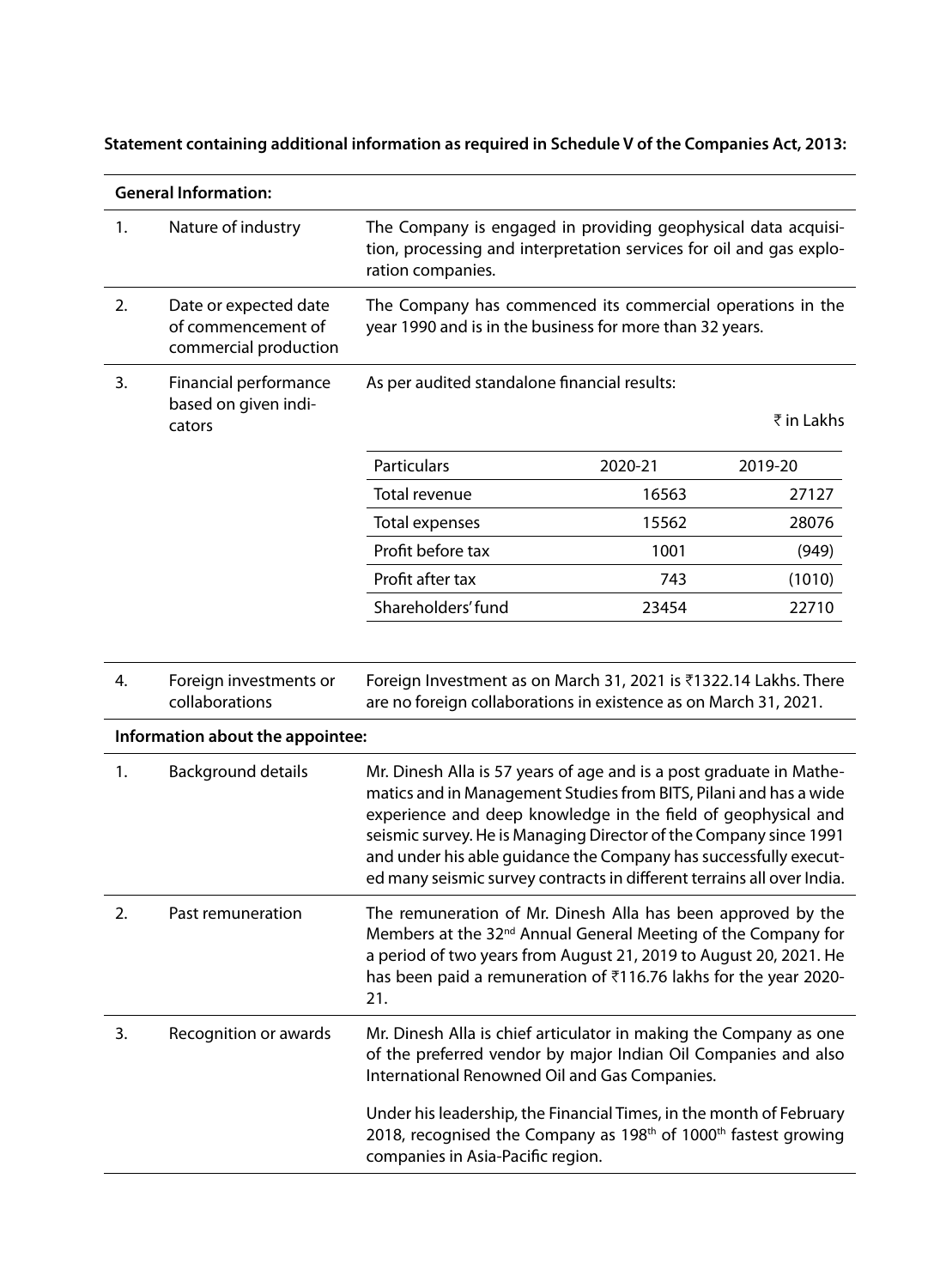| Ī. | Job profile and his<br>suitability                                                                                                                                                     | Mr. Dinesh Alla has rich experience and deep knowledge about<br>geophysical and seismic survey industry and has immensely con-<br>tributed to the growth of the Company by his incisive and broad<br>based knowledge. Under the leadership of Mr. Dinesh Alla the<br>Company has achieved various milestones and enhanced the<br>stakeholders' value.                                                                                                                                                                                                                                                                                  |
|----|----------------------------------------------------------------------------------------------------------------------------------------------------------------------------------------|----------------------------------------------------------------------------------------------------------------------------------------------------------------------------------------------------------------------------------------------------------------------------------------------------------------------------------------------------------------------------------------------------------------------------------------------------------------------------------------------------------------------------------------------------------------------------------------------------------------------------------------|
| 5. | Remuneration<br>proposed                                                                                                                                                               | As stated in the Explanatory Statement at Item No. 4 of this Notice.                                                                                                                                                                                                                                                                                                                                                                                                                                                                                                                                                                   |
| 6. | Comparative<br>remuneration profile<br>with respect to industry,<br>size of the company,<br>profile of the position<br>and person                                                      | Mr. Dinesh Alla has served on the Board of the Company since<br>inception. His strategic directions have led the Company from its<br>profile of the nascent stage and have propelled its growth. He has<br>streamlined the business process operations of the Company and<br>has been the strategic management personnel. His skill set and his<br>experience places him at par with similar positions on other com-<br>panies of comparable sizes and nature. The proposed remunera-<br>tion of Mr. Dinesh Alla is in line with the industry levels and is com-<br>mensurate with the size of the Company and nature of its business. |
| 7. | Pecuniary relationship<br>directly or indirectly<br>with the company, or<br>relationship with the<br>managerial personnel<br>or other director                                         | Mr. Dinesh Alla is a Promoter Director and Chairman and Managing<br>Director of the Company. He is the spouse of Mrs. Savita Alla, Joint<br>Managing Director and brother of Mr. Rajesh Alla, Non-executive<br>Director of the Company. Apart from this, he is not related to any<br>other director and key managerial personnel of the Company.                                                                                                                                                                                                                                                                                       |
|    | <b>Other Information:</b>                                                                                                                                                              |                                                                                                                                                                                                                                                                                                                                                                                                                                                                                                                                                                                                                                        |
| 1. | Reasons of loss or in-<br>adequate profits, steps<br>taken or proposed to be<br>taken for improvement<br>and expected increase<br>in productivity and prof-<br>its in measurable terms | Due to Covid-19 pandemic, the operations and financial per-<br>formance of the Company has adversely affected during the FY<br>2020-21. However, having sizeable executable orders on hand, the<br>management is confidant to achieve improved operational and fi-<br>nancial performances in the forthcoming years.                                                                                                                                                                                                                                                                                                                   |

This Explanatory Statement together with the accompanying Notice may also be regarded as a disclosure under Regulation 36(3) of the SEBI (Listing Obligations and Disclosure Requirements) Regulations, 2015 and the Secretarial Standard on General Meetings (SS-2) of ICSI.

The Board of Directors recommends the resolution in relation to re-appointment of Mr. Dinesh Alla as Managing Director of the Company, as set out in Item No. 4 for approval of the Members by way of a Special Resolution.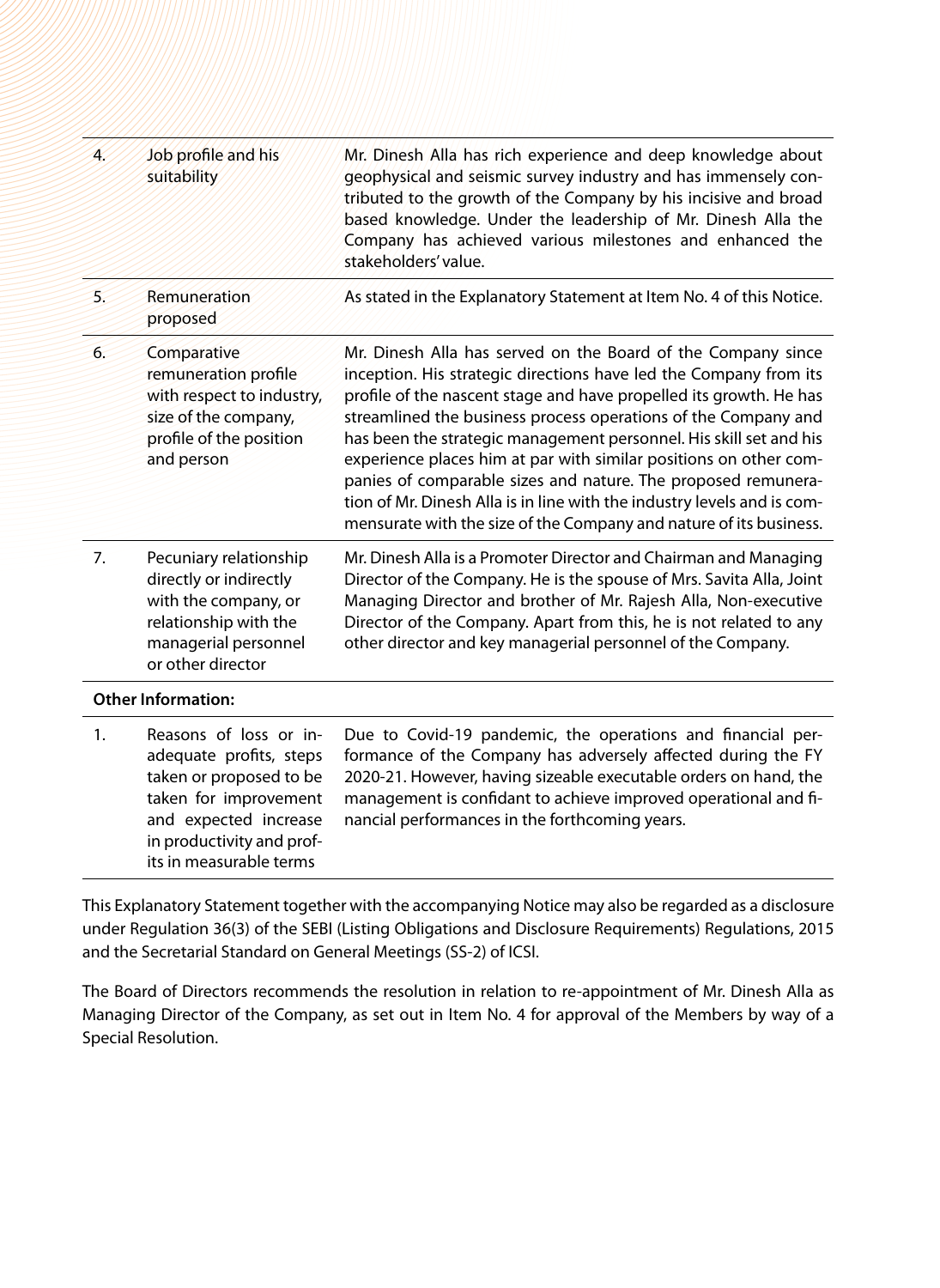## **Item No. 5**

Mrs. Savita Alla (DIN: 00887071) is a Post Graduate in Management Studies from BITS, Pilani. She has served in various managerial positions in corporate sector and has multifaceted experience in quality management systems, customer relationship management and entrepreneurial role.

Mrs. Savita Alla is Director of the Company since May 29, 2014. She was appointed as Joint Managing Director of the Company for a period of 3 years on May 25, 2015 and thereafter reappointed for another term of 3 years effective from May 25, 2018 to May 24, 2021.

Taking into consideration the job responsibilities and based on the recommendation of the Nomination and Remuneration Committee of the Board, the Board of Directors at its meeting held on May 25, 2021, accorded its approval for the reappointment of Mrs. Savita Alla as Joint Managing Director of the Company for a further period of THREE years from May 25, 2021 to May 24, 2024 at such remuneration set out hereafter for a period of THREE years from the date of re-appointment, subject to the approval of the Members at the ensuing general meeting.

# **Brief Particulars of the terms of Remuneration payable to Mrs. Savita Alla:**

- **(a) Period of Remuneration:** Three (3) from May 25, 2021 to May 24, 2024
- **(b)** Salary: Salary of ₹3,00,000/- per month.
- **(c) Perquisites and Allowances**:
	- i) House Rent Allowance  $\varnothing$  ₹50,000/- per month.
	- ii) Reimbursement of expenses for gas, electricity and water not exceeding 5% of the salary.
- iii) Reimbursement of Actual Medical Expenses for self and family not exceeding one month's salary for a year or coverage under Medical Insurance Policy of the Company.
- iv) Personal Accident Insurance coverage with the premium not exceeding  $\bar{\tau}$ 12,000/per annum.
- v) Reimbursement of actual club fees.
- vi) Contribution to Provident Fund not exceeding 12% of the salary.
- vii) Gratuity at the rate of half months' salary for each completed year of service, subject to a maximum amount under Payment of Gratuity Act, 1972.
- viii) Encashment of un-availed leave at the end of the tenure as per rules of the Company.
- ix) Provision for use of Company's car for official purposes and telephone at the residence.

**Commission:** In addition to salary, perquisites and allowances, commission not exceeding 5% of the net profits of the Company in a financial year computed in the manner laid down in section 197(8) of Companies Act, 2013.

**Minimum Remuneration:** In terms of the applicable provisions of Schedule V of the Companies Act, 2013, where in any financial year during the current tenure of the Joint Managing Director, the Company does not have profits or its profits are inadequate, remuneration comprising of salary, perquisites, commission and statutory benefits, approved herein be continued to be paid as Minimum Remuneration to the Joint Managing Director.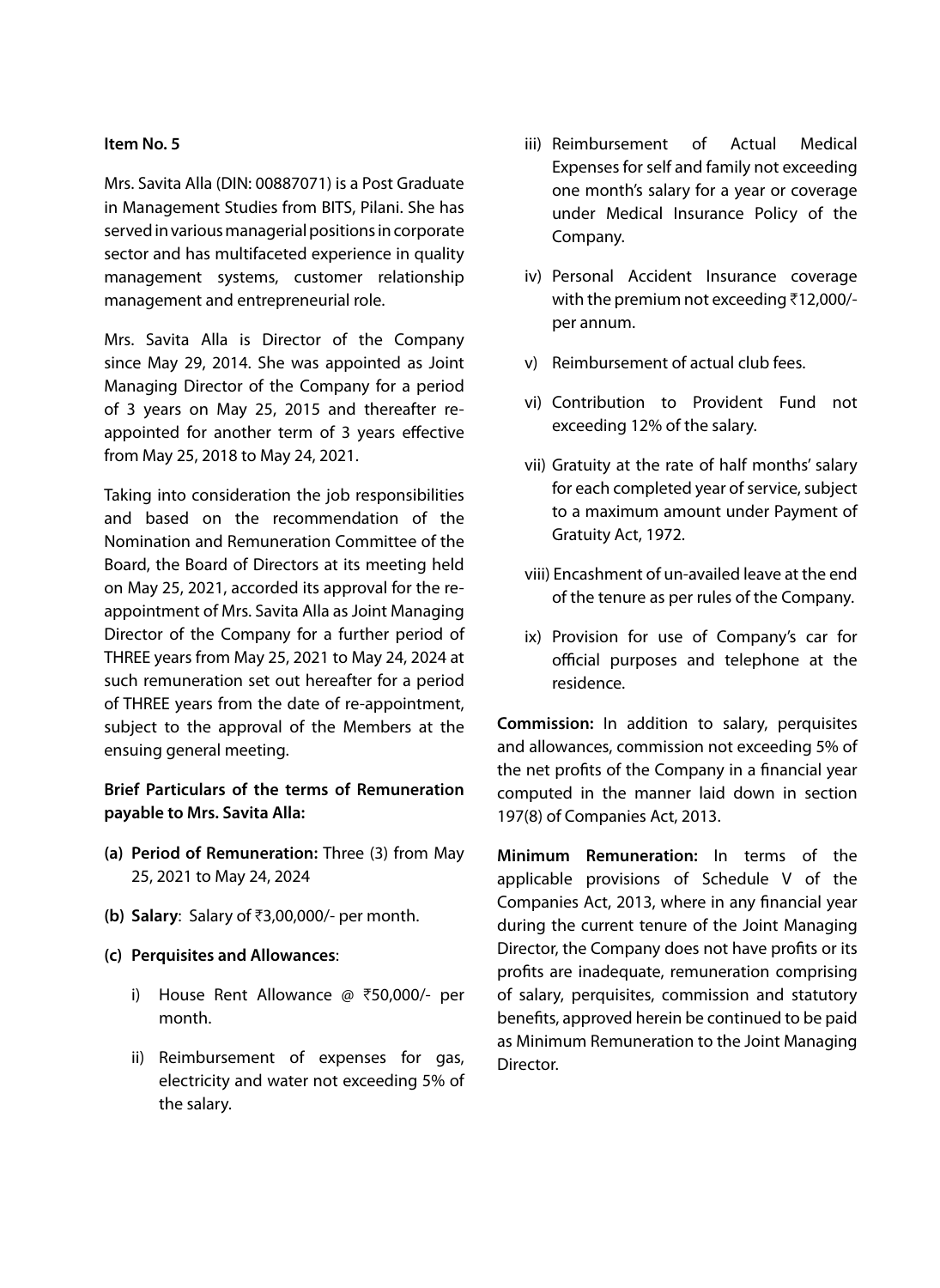**Aggregate Remuneration:** The aggregate of remuneration, commission, perquisites and allowances payable to the Joint Managing Director individually or to all whole-time directors, if any, of the Company taken together during any financial year respectively shall be in accordance with the provisions of the Companies Act, 2013 and SEBI (Listing Obligations and Disclosure Requirements) Regulations, 2015.

In the opinion of the Board, Mrs. Savita Alla satisfied all the conditions set out in Part I of Schedule V of the Act and also the conditions set out under sub-section (3) of Section 196 of the Act for being eligible for her reappointment as whole-time director of the Company. She is not disqualified from being appointed as director in terms of Section 164 of the Act. The Board also affirms that Mrs. Savita Alla is not debarred or disqualified from holding the office of director by the virtue of any SEBI order, Ministry of Corporate Affairs or any such statutory authority.

Mrs. Savita Alla does not hold the directorship in any other listed company or membership/ chairmanship of the committees of other public limited companies as per the provisions of the SEBI (Listing Obligations and Disclosure Requirements) Regulations, 2015.

Mrs. Savita Alla is a member of Stakeholders' Relationship Committee, Corporate Social Responsibility Committee and Finance Committee of the Board of Directors of the Company.

Mrs. Savita Alla holds 3,91,458 (6.15%) equity shares of the Company as on March 31, 2021. Mrs. Savita Alla, being the appointee, is interested in the resolution set out in Item No. 5 of the Notice. Mr. Dinesh Alla, being related to Mrs. Savita Alla is deemed to be interested in the said resolution. The other relatives of Mrs. Savita Alla may be deemed to be interested in the said resolution to the extent of their shareholding, if any, in the Company.

Mrs. Savita Alla, being the appointee, is interested in the resolution set out in Item No. 5 of the Notice. Mr. Dinesh Alla and Mr. Rajesh Alla, being related to Mrs. Savita Alla are deemed to be interested in the said resolution. The other relatives of Mrs. Savita Alla may be deemed to be interested in the said resolution to the extent of their shareholding, if any, in the Company.

Save and except the above, none of the other Directors/ Key Managerial Personnel of the Company and their relatives are, in any way, concerned or interested, financially or otherwise, in the resolution set out at Item No. 5 of the Notice.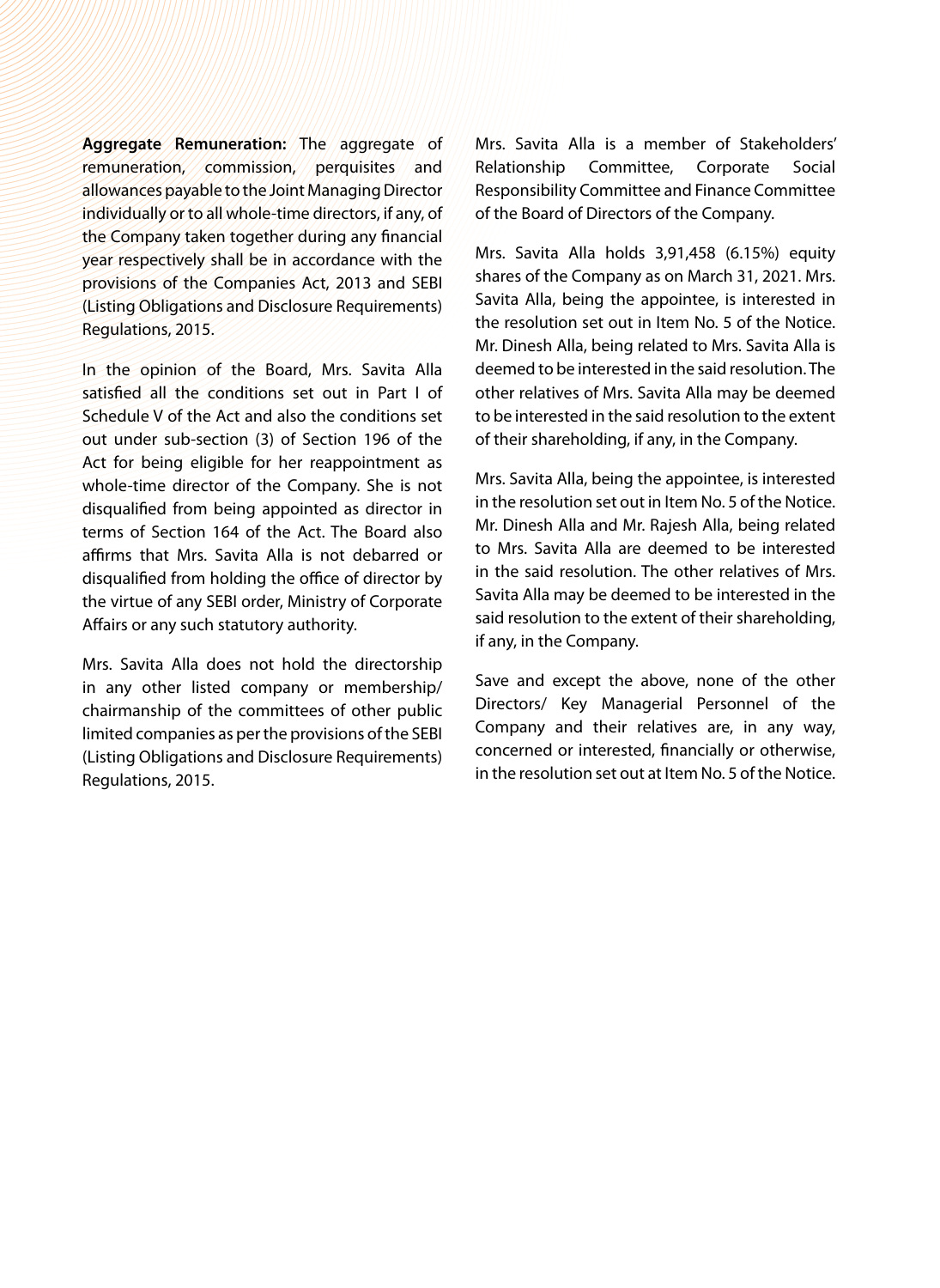|  | :2003 Statement containing additional information as required in Schedule V of the Companies Act, 2013 |
|--|--------------------------------------------------------------------------------------------------------|
|  |                                                                                                        |

|    | <b>General Information:</b>                                            |                                                                                                                                                                                                                                                                                                                                                                                                        |         |            |
|----|------------------------------------------------------------------------|--------------------------------------------------------------------------------------------------------------------------------------------------------------------------------------------------------------------------------------------------------------------------------------------------------------------------------------------------------------------------------------------------------|---------|------------|
| 1. | Nature of industry                                                     | The Company is engaged in providing geophysical data acquisi-<br>tion, processing and interpretation services for oil and gas explo-<br>ration companies.                                                                                                                                                                                                                                              |         |            |
| 2. | Date or expected date of<br>commencement of com-<br>mercial production | The Company has commenced its commercial operations in the<br>year 1990 and is in the business for more than 32 years.                                                                                                                                                                                                                                                                                 |         |            |
| 3. | Financial performance<br>based on given indicators                     | As per audited standalone financial results:                                                                                                                                                                                                                                                                                                                                                           |         | ₹ in Lakhs |
|    |                                                                        | Particulars                                                                                                                                                                                                                                                                                                                                                                                            | 2020-21 | 2019-20    |
|    |                                                                        | Total revenue                                                                                                                                                                                                                                                                                                                                                                                          | 16563   | 27127      |
|    |                                                                        | Total expenses                                                                                                                                                                                                                                                                                                                                                                                         | 15562   | 28076      |
|    |                                                                        | Profit before tax                                                                                                                                                                                                                                                                                                                                                                                      | 1001    | (949)      |
|    |                                                                        | Profit after tax                                                                                                                                                                                                                                                                                                                                                                                       | 743     | (1010)     |
|    |                                                                        | Shareholders' fund                                                                                                                                                                                                                                                                                                                                                                                     | 23454   | 22710      |
| 4. | Foreign investments or<br>collaborations                               | Foreign Investment as on March 31, 2021 is ₹1322.14 Lakhs. There<br>are no foreign collaborations in existence as on March 31, 2021.                                                                                                                                                                                                                                                                   |         |            |
|    | Information about the appointee:                                       |                                                                                                                                                                                                                                                                                                                                                                                                        |         |            |
| 1. | Background details                                                     | Mrs. Savita Alla is 55 years of age and is a Post Graduate in Man-<br>agement Studies from BITS, Pilani. She is a director of the Compa-<br>ny since 2014 and manages the day-to-day affairs, manpower and<br>other activities of the Company. She has extensive experience in<br>human resource management, quality management systems,<br>customer relationship management and entrepreneurial role. |         |            |
| 2. | Past remuneration                                                      | The remuneration of Mrs. Savita Alla has been approved by the<br>Members at the 31 <sup>st</sup> Annual General Meeting of the Company for<br>a period of three years from May 25, 2018 to May 24, 2021. She<br>has been paid a remuneration of ₹98.49 lakhs for the year 2020-<br>21.                                                                                                                 |         |            |
| 3. | Recognition or awards                                                  | Nil                                                                                                                                                                                                                                                                                                                                                                                                    |         |            |
| 4. | Job profile and her suit-<br>ability                                   | Mrs. Savita Alla is entrusted with substantial powers of the man-<br>agement and is responsible for the general conduct and man-<br>agement of the business and affairs of the Company. She has<br>extensive experience in human resource management, quality<br>management systems, customer relationship management and<br>entrepreneurial role.                                                     |         |            |